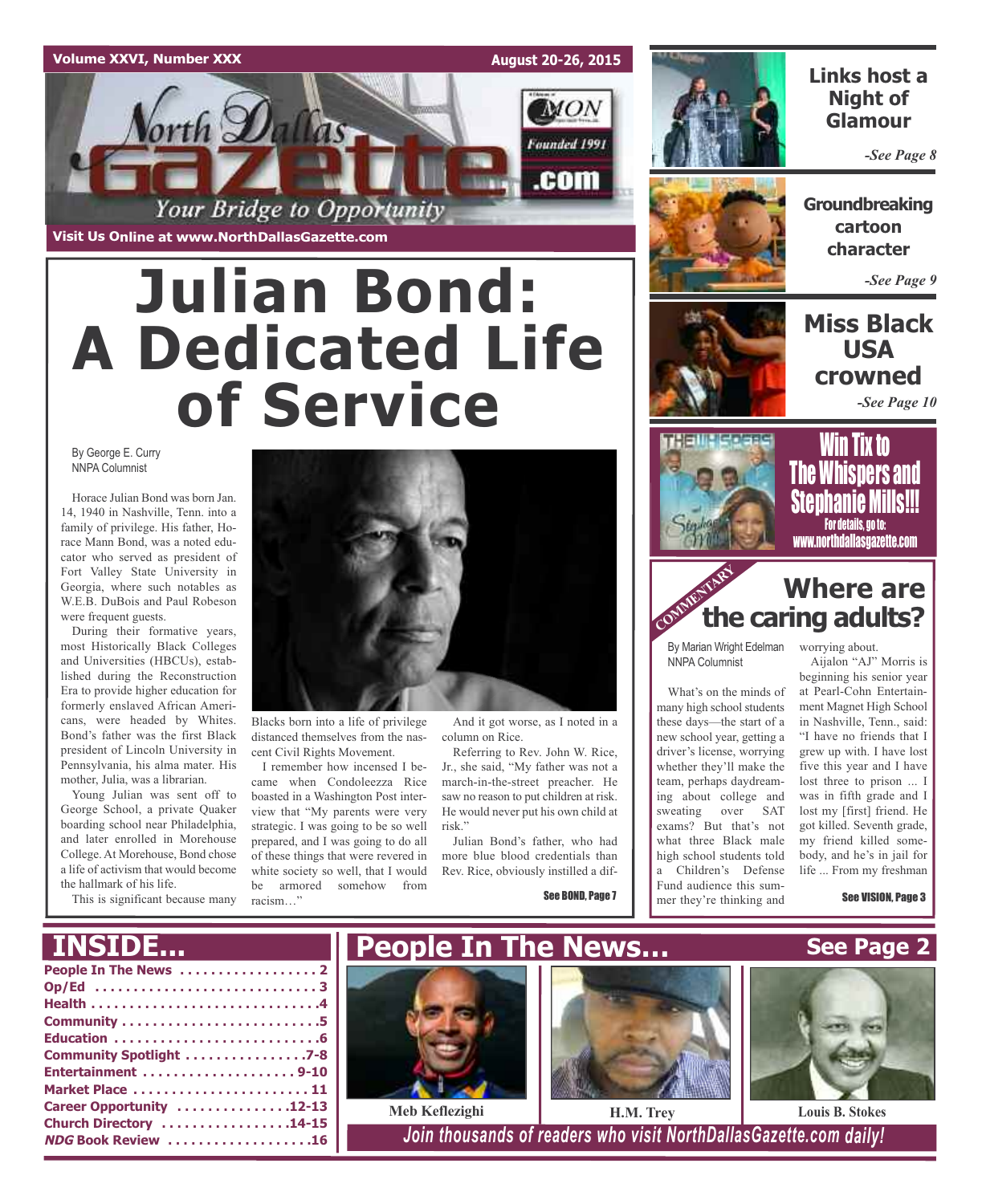## **Meb Keflezighi**

Three-time Olympian Dathan Ritzenhein will join elite American distance runners Meb Keflezighi, Ryan Hall and Deena Kastor at the 2015 Dallas Marathon, race organizers announced this week. This will be the first appearance at the Dallas Marathon for Ritzenhein, the top American finisher at the 2015 Boston Marathon. Ritzenhein and returning Dallas Marathon elite ambassadors Meb, Ryan Hall and Deena Kastor will participate in race weekend and promotional



events for the Dallas Marathon, including a tobe-announced race day challenge.

The Dallas Marathon, Half Marathon and Behringer Relay is Sunday, December 13.

### "Teaming up with the Dallas Marathon this December is going to be an exciting way to lead into next year's Olympic trials," said Ritzenhein. "I'm thrilled to be a part of race weekend and can't wait to join Meb, Ryan and Deena in Dallas."

The 32-year-old Ritzenhein is a three-time Olympian and owns the third-fastest American marathon time in history, with a PR of 2:07:47 set at the 2012 Chicago Marathon. He was the first American marathon finisher at the 2008 Olympic Games and is a three-time national cross country

a passion to write, whether it is poetry, music lyrics, or novels. H. M. Trey is a con-

champion.

"We're proud to con-

tinue to attract top American distance runners to Dallas as elite ambassador partners," said Patrick Byerly, president of the Dallas Marathon. "Participants and spectators at this year's race can expect an entertaining race day they won't forget, with Dathan and all our elite ambassadors playing a huge part in that experience."

Kastor, 42, will run the 2015 Chicago Marathon later this year in an attempt to set the women's American Masters record. In addition to a bronze medal in the marathon at the 2004

under Peace in the Storm Publishing. H. M. Trey is currently finishing up work with his third novel, She Will Be Loved. In 2015 H. M. Trey will release She Will Be Loved along with a piece in a nonfictional anthology and H. M. Trey's first short story.

He lives by what he calls a 3-D Mindset – Determination, Desire, and Drive. With this mindset H.M. Trey is seeking to be that author that is not just known for his writing talents but also for his canny ability to bring his novels to life through the vividness from which he writes. H. M.

Trey is quoted as saying, "Writing is an expression of what's in your soul. It's an art form that allows you to paint pictures with the use of words. The beauty of it is that every soul is different so you are able to enjoy many painted pictures from a diverse array of souls through the act of word play. I find joy in writing, whether it is poetry or novel, for it provides me the perfect platform for self-expression."

Hall, 32, is a two-time U.S. Olympic team marathoner and owns the

2:08:37.

Olympic Games, Kastor is the world Masters record holder in the half marathon – set last year in Philadelphia with a time of 1:09:36 – and owns the women's American record times in the marathon (2:19:36) and half marathon (1:07:34). Meb, 40, is the only athlete in history to win the New York City Marathon, the Boston Marathon and an Olympic medal in the marathon. In 2014, he became the first American in 31 years to win the Boston Marathon, with a PR of

Trey's new book Window to the Soul of a Man goes where others don't dare because it discusses the things U.S. record in the half marathon (59:43) and the fastest-ever run American time in the marathon  $(2:04:58)$ .

At the 2014 Dallas Marathon, Ryan Hall and Meb Keflezighi partnered with the Texas Rangers and the Dallas Mavericks, respectively, to run in a five-person relay challenge, and Deena Kastor paced half marathon participants from Matthew McConaughey's just keep livin Foundation.

To register for the Dallas Marathon, Half Marathon or Behringer Relay, or for more information, visit dallasmarathon.com.

matters of the heart. Being able to truly see into the soul of a man and understand the deep-rooted emotions that he hides from the rest of the world can be an impossible feat to accomplish. It takes a very special eye to see through the shadowed window to a man's soul. This is no different as it pertained to Trevor Alexander. He enjoys the life of a smooth talking bachelor who could come and go as he pleases...or so

he thinks.

Connect with H. M. Trey at Peace in the Storm Pub-

H. M. Trey was born in **H.M. Trey**

Statesville, NC and currently resides in Charlotte, NC. He earned his B.A. in Exercise and Sports Science from The University of North Carolina at Chapel Hill, and his M.B.A. and M.P.A. from Strayer University. Most of his professional career has been spent in the Human Services Field. H. M. Trey has a love for working with kids in the community and being a mentor. H. M. Trey was a part owner of a non-profit organization called



Strengthening and Empowering the Lives of our Future (S.E.L.F., Inc.), which had mentoring, tutoring, and sports programs.

Trey has been writing poetry for many years and has temporary fiction author and has had two novels published, with a third novel to be published sometime in 2015. In 2008, he set out to write his first novel, with a desire to ultimately become a full-time writer. His debut novel, The Wedding Man, was released in September of 2012. In 2014 H. M. Trey signed as an author with Peace in the Storm Publishing. H. M. Trey's sophomore novel, Window to the Soul of a man, released October 2014 was his first novel released

Cleveland - and was the first black congressman elected in the state of Ohio.

Stokes' tenure in the House of Representatives included service on the House Appropriations Committee, where he was influential in bringing revenue to Cleveland. He was particularly interested in veterans' issues and secured funds for healthcare facilities for veterans in Cleveland. In the 1970s, Stokes served as Chairman of the House Select Committee on Assassinations, charged with investigating the murders of President John F. Kennedy and civil rights leader Martin Luther King, Jr.. Stokes also served on the House committee that investigated the Iran-Contra Affair.

lishing (http://www.peamen don't talk about...the ceinthestormpublishing.com). 69 Criminal Defense Family Cases **• DWI / Suspended License • Divorce / Annulment • Child Support / Paternity • WARRANTS Removed ¥ • Custody Modification • 24 Hour Jail Release ¥ • Restraining Order • Occupational license, felonies • Protective Order • Protective Order • Name Change / Adoption • Misdeamenor/Felonies ¥ • Domestic Violence** and the state of the state of the state of the state of the state of the \_\_\_\_\_\_\_\_\_\_\_\_

**Not Ce rtified by the Te x a s Boa rd of Lega l Spe c ia l i za tion** ¥ If you qualify. \*Fees quoted above are minimum down payment needed to begin processing your case. 2730 N. Stemmons Frwy, Suite 409 • Dallas, TX 75207 *817-277-0196 (Metro)* Easy Payment Plans 214-638-5930 Law Offices Of Vincent Ndukwe

## **Louis B. Stokes**

WASHINGTON, D.C. -Congressional Black Caucus Chairman G. K. Butterfield (NC-01) released the following statement regarding the death of former Congressional Black Caucus founding member Louis B. Stokes:

"Members of the Congressional Black Caucus are deeply saddened by the passing of one of our founding members Louis B. Stokes.

"As the first African American to represent Ohio, Mr. Stokes was a pioneer in public service, breaking numerous barriers for African Americans and for all people of color during his extraordinary career as an elected official on the local, state and federal levels.



"Mr. Stokes was first elected to Congress in 1969 and served 30 years in the U.S. House of Representatives. He was the first African American to serve on the powerful House Appropriations Committee and was the founder of the Congressional Black Caucus Health Braintrust, which remains active today in protecting health equity and reducing health disparities in communities across the country.

"Mr. Stokes was the embodiment of a public servant. He selflessly used his elected positions to increase opportunities for millions of African Americans. We will miss our dear friend, Louis B. Stokes, but the impact of his legacy of service and commitment to his constituents and the African American community will be remembered for generations to come.

Stokes was an attorney and politician from Cleveland, Ohio. He served 15 terms in the United States House of Representatives representing the east side of

*For the 411 in the community, go to www.northdallasgazette.com*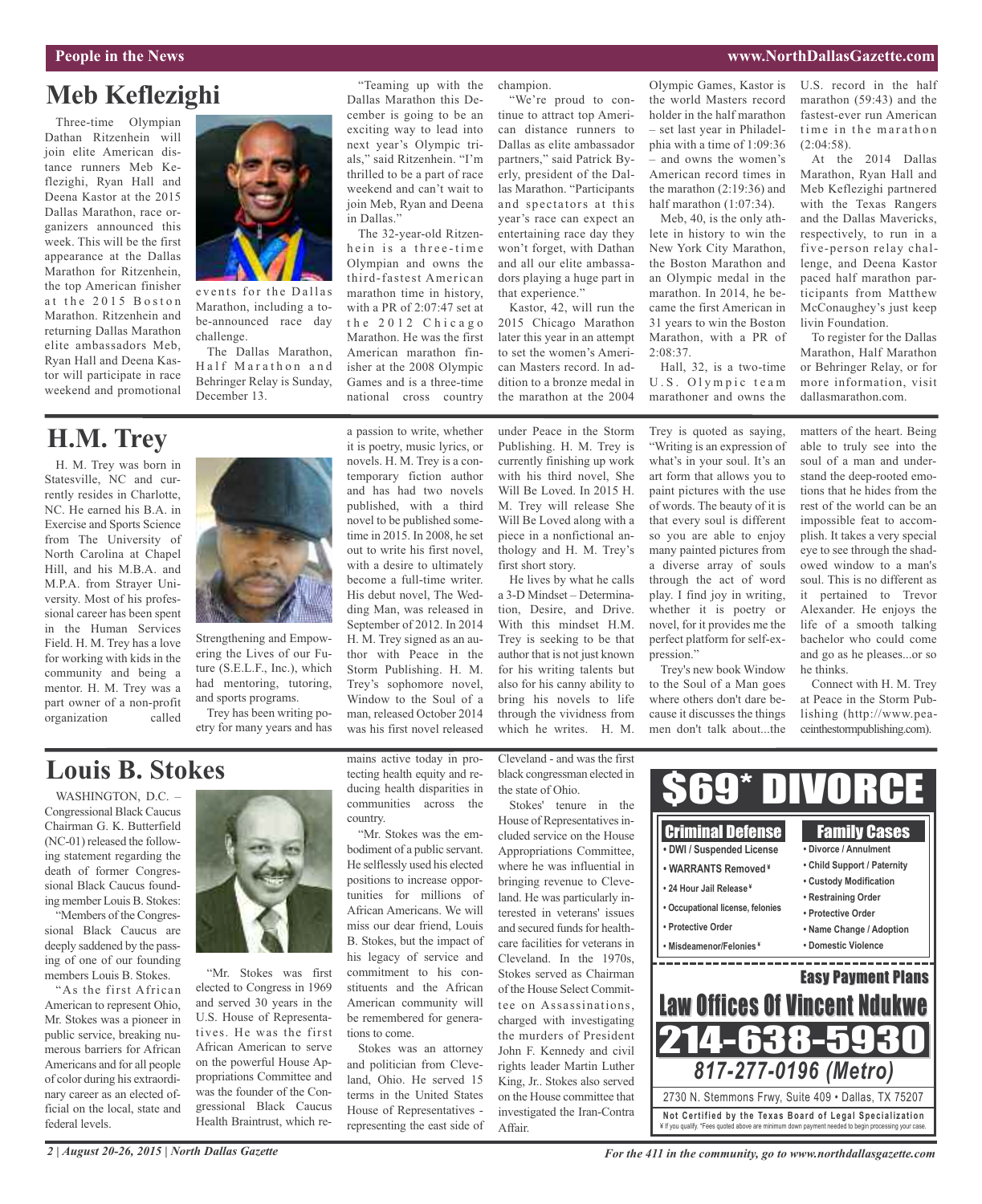## **www.NorthDallasGazette.com Op-Ed**



*North Dallas Gazette assumes no responsibility for unsolicited material and reserves the right to edit and make appropriate revisions.*

**Publisher's Office:** *"Do what you say you are going to do ... when you say you are going to do it.*

publisher@northdallasgazette.com **Sales Department:**

marketing@northdallasgazette.com

**Editorial Department:**

editor@northdallasgazette.com

## **Online:**

www.NorthDallasGazette.com www.twitter.com/NDGEditor www.facebook.com/NorthDallasGazette www.pinterest.com/NDallasGazette

## STAFF

**Chairman Emeritus** *Jim Bochum 1933 – 2009*

**Published By** *Minority Opportunity News, Inc.*

> **Web Master** *Todd Jones*

**Special Projects Manager** *Edward Dewayne "Preacher Boy" Gibson, Jr. James C. Allen*

**Community Marketing** *Nina Garcia Sonja Washington*

**Religious/ Marketing Editor** *Shirley Demus Tarpley*

#### **Advisory Board:**

*John Dudley Myrtle Hightower Fred Moses Annie Dickson Cecil Starks Willie Wattley Coty Rodriguez-Anderson B. J. Williams Denise Upchurch Barbara Simpkins, ADVISORY BOARD SECRETARY*

**and Entertainment** *Jessica Brewer*

#### **Contributing Writers** *Jackie Hardy LaRoyce Jones Ivy N. McQuain Tamarind Phinisee Terri Schlichenmeyer Nicole Scott*

**Editorial Writers** *Ivy N. McQuain Ruth Ferguson Nicole Scott*

**Production** *David Wilfong*

## **Advisory Board Committees:**

*Public Relations Planning and Implementation* Cecil Starks, CHAIRPERSON

*Business Growth Referral* John Dudley, CHAIRPERSON

*Program Policy Development* Annie Dickson, CHAIRPERS

*Quality Assurance* Myrtle Hightower, CHAIRPERSON Coty Rodriguez

*The North Dallas Gazette, formerly Minority Opportunity News, was founded in July 1991, by Mr.Jim Bochum and Mr.Thurman R. Jones. North Dallas Gazette is a wholly owned subsidairy of Minority Opportunity News, Inc.*

# **TAAACC: All Business – All the Time!**



Two years ago, the Texas Association of African American Chambers of Commerce (TAAACC) formalized a relationship with the Texas Publishers Association, the network of Black newspapers across our state. We know that we cannot be successful without the reliable communication channel provided by those who are committed to improving the lives of Black Texans. We even created an award named for Richard Nelson, the publisher of Texas' first Black

newspaper, way back in 1871. We are grateful for their commitment to the work we do on behalf of Black business owners, and – especially in this digital age – we are certain of how much more effective our mission is with their support.

This year, we're taking another step in our journey to improve business opportunities for our state's 200,000+ Black-owned businesses. We have invited the members of the Texas Conference of Black Mayors to join us for TAAACC's 15th Annual Conference in Austin, September 24-25. Did you know there are over 40 Black mayors in Texas? The men and women

## **ADULTS,** continued from Page <sup>1</sup>

year to now, I have been to up shooting him in the 12 to 13 funerals. And I grew up with everybody that I went to those funerals with, and now they're gone. It's hard to cope with it. It's hard to – sometimes I cry all night, you know, and I ask God why."

In middle school, AJ was a star athlete. By eighth grade he was already receiving offers to play football in college but after he was sidelined by injuries his sophomore year, everything changed. "I lost hope. I stopped going to school. And during those times I was going through a lot with my family. I was homeless. I didn't have anything to wear, didn't have anything to wear to school, you know, nothing like that. I didn't even know where I was going to get my next meal. And everything was gone." No one seemed to care. "I remember a whole month – a whole month we ate bread. We ate toast for a whole month."

E'Darrius Smith, a budding and talented artist, is also a rising senior at Pearl-Cohn. "I had a good friend that I grew up with ... He ended up dying because he was robbed and he tried to fight back and they ended

chest. So they ended up killing him. And when I found this out, you know, I almost cried, but at the same time [you've] seen so many classmates and so many people …you just sort of say, 'Man, I sort of knew that was going to happen.'"

Jermaine Simmons, a junior at Pearl-Cohn: "We live in the worst conditions where nobody helps you. And we live in a condition where you've got to watch your back every 30 seconds. You know, you don't know when you're going to get robbed, you don't know [when] you're going to get shot, you don't know [when] you're going to get stabbed ... For some of us that is our reality."

These three teens are very lucky that they have a mentor in Rev. Damien Durr, a gifted teacher-preacher, they can rely on. Damien is a member of the Children's Defense Fund's Nashville organizing team but also is a social and emotional counselor at Pearl-Cohn High with a special focus on helping Black male students stay out of the cradleto-prison pipeline. AJ now dreams of becoming a kinesiologist, Jermaine — a soguiding the governments of Texas cities – from Plano to San Antonio, from Port Arthur to Forest Hills – represent a critical component in our efforts to increase opportunities. From trash bags to sidewalks, from wastewater treatment plants to squad cars, the aggregate spending of these cities can change the bottom lines of Texas' Black-owned businesses AND significantly reduce Black unemployment in our state.

If you are in business or are concerned about the plight of our state's Blackowned businesses, you should plan to attend TAAACC's conference, as well. The Texas Economic Forecast, alone -- delivered by economist William

cial studies teacher, and E'Darrius — a freelance artist, one of whose fine paintings I look at every day when I step out of CDF's national headquarters elevator.

Where are the other neighborhood, community, school, and faith congregation mentors and role models? And where are those calling for common sense gun laws so that walking down the streets or to school is not like a showdown at the OK Corral? Where are the outreach workers from community agencies to knock on doors from time to time and see who's there and what children's needs might be??

The violence, poverty, and trauma these young people face would be unthinkable for anybody – and yet we leave countless children to cope with death and fear daily and often all alone. What are our responsibilities to our children and youths to offer them respect and hope and education and jobs and open up rather than close doors to a positive future?

E'Darrius said Damien Durr has been an invaluable mentor because he taught him he can't wallow in selfpity about the circumMichael Cunningham – would make your attendance worth it. His presentation last year was so insightful that it sparked legislation offered – and passed – by Rep. Eric Johnson. Johnson's HB1629, addressing crowdfunding portals for small business, is a direct result of his staff's attendance at our conference in Dallas last year.

There are nearly 30 Black chambers in our state, from the Panhandle to the Gulf Coast, from Central Texas to deep in East Texas. Again, if you are concerned about Black-owned business in our state, you should make it a point to know the women and men who work tirelessly (sometimes thank-

### See CHAMBER, Page 7

stances he comes from—he must rise up.

But countless other youths need but lack a Damien in their lives to help them overcome the overwhelming odds threatening to drag them down. They need parents and grandparents. They need caring teachers and principals and social workers and health care workers. They need faith communities whose doors are open to compete with the drug and gun dealers. They need positive alternatives to the streets and the gangs and sadly too often to the police and law enforcement agencies entrusted to protect them. They need positive role models who have experienced many of their struggles and show them that they can overcome them with perseverance.

*Marian Wright Edelman is president of the Children's Defense Fund whose Leave No Child Behind® mission is to ensure every child a Healthy Start, a Head Start, a Fair Start, a Safe Start and a Moral Start in life and successful passage to adulthood with the help of caring families and communities. For more information go to www.childrensdefense.org.*

## **Editor** *Ruth Ferguson*

**VP of Digital Marketing**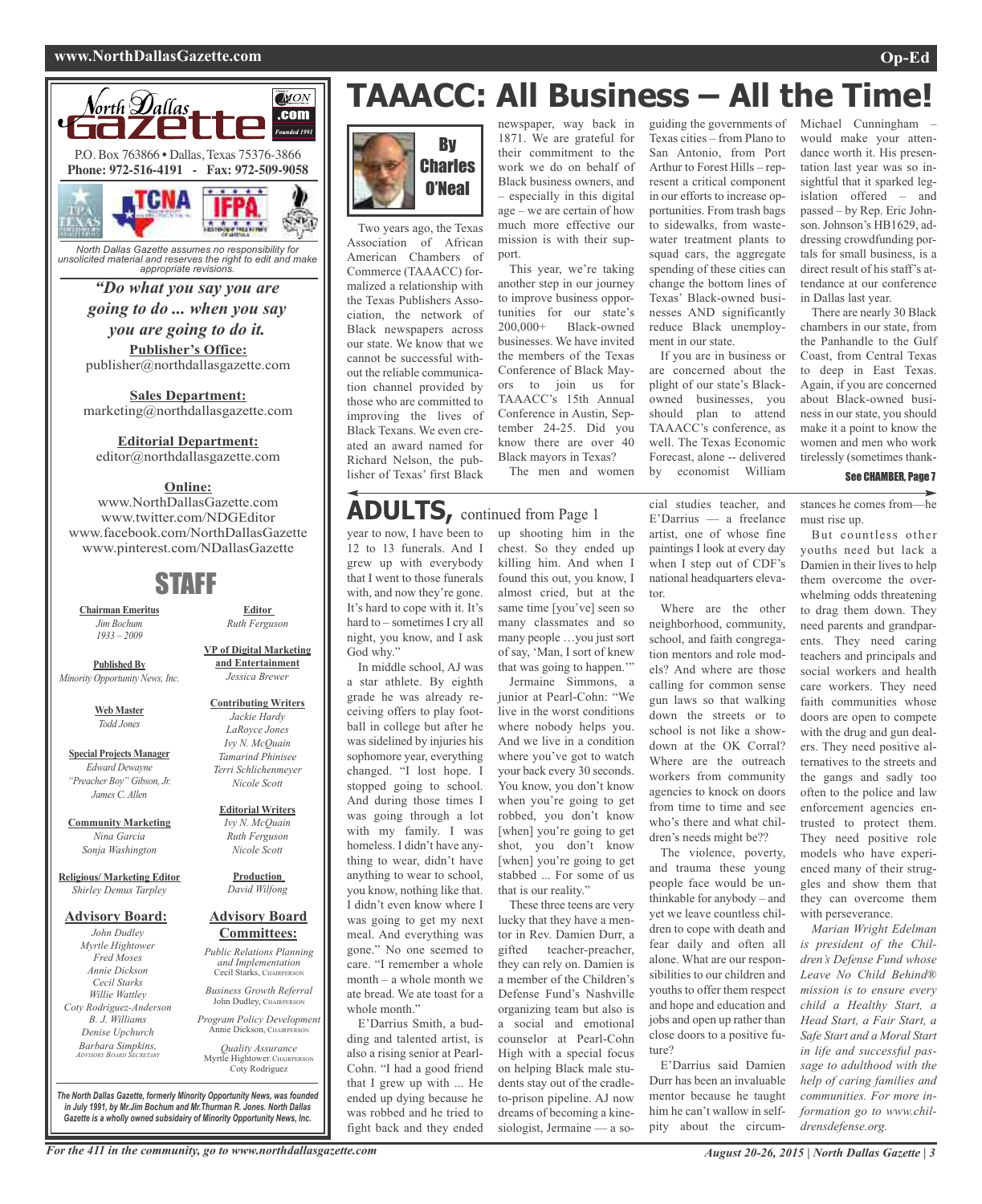## **Mobile technology may help people improve health behaviors**

Smartphone applications and wearable sensors have the potential to help people make healthier lifestyle choices, but scientific evidence of mobile health technologies' effectiveness for reducing risk factors for heart disease and stroke is limited, according to a scientific statement from the American Heart Association, published in the association's journal Circulation.

The new statement reviewed the small body of published, peer-reviewed studies about the effectiveness of mobile health technologies (mHealth) for managing weight, increasing physical activity, quitting smoking and controlling high blood pressure, high cholesterol and diabetes.

"The fact that mobile health technologies haven't been fully studied doesn't mean that they are not effective. Self-monitoring is one of the core strategies for changing cardiovascular health behaviors. If a mobile health technology, such as a smartphone app for self-monitoring diet, weight or physical activity, is helping you improve your behavior, then stick with it," said Lora E. Burke, Ph.D., M.P.H., lead author of the statement and professor of nursing and epidemiology at the University of Pittsburgh.

Currently, one in five American adults use some technology to track health data and the most popular health apps downloaded are related to exercise, counting steps, or heart rate.

The mHealth technologies examined in the statement correspond to the goals in the American Heart Association's Life's Simple 7, which are seven simple ways to improve your heart health – eating better, being more active, managing your weight, avoiding tobacco smoke, reducing blood sugar, and controlling both cholesterol and blood pressure. Here are some of the statement's findings:

• Managing Weight — People who include mobile technology in a comprehensive lifestyle program for weight loss were more successful in short-term weight loss compared to those who tried to lose weight on their own, but there isn't any published data on whether the participants maintained their weight loss beyond 12 months.

When considering an mHealth weight loss program, healthcare practitioners should look for one that has many of the same elements as successful personto-person individualized programs administered by healthcare professionals, which emphasize a caloriecontrolled diet, physical activity, self-monitoring or recording food intake and physical activity in a paper or digital diary, personalized feedback and social support.

• Physical activity —

While the majority of studies show that using an online program boosted physical activity more than not using one, there hasn't been enough research to show whether wearable physical activity monitoring devices actually help you move more.

• Smoking cessation — Mobile phone apps using text messaging to help quit smoking can almost double your chances of quitting, but about 90 percent of people using these apps fail to quit smoking after six months. Mobile health apps used in combination with a traditional quit-smoking program may help smokers kick the habit.

no U.S.-based mHealth technology research on diabetes, blood pressure or cholesterol management.

Statement authors reviewed mHealth randomized clinical trials and metaanalyses from the last decade. Most mHealth technology studies were shortterm and limited in size.

"Nevertheless, don't dismiss the possibility that these devices and apps can help you be heart healthy," Burke said.

To choose a mobile health technology that works for you, ask your healthcare provider, fitness instructor, registered dietitian or similar expert, to help find an effective program, she added.

## Currently, there is little or

## **Sexual Health Coalition urges blacks to use preventive health services**

By Ajoya Long Special to the NNPA from the *St. Louis American*

The National Coalition for Sexual Health (NCSH), which consists of over 50 leading health and medical organizations, is urging African Americans to take advantage of little-to-no cost preventive health care services.

With increased access to health insurance coverage, African Americans can now utilize many recommended sexual health serv-



ices for free, including the HPV vaccine, female contraceptives (including the IUD, implant, and pill), pap smears and screening for sexually transmitted

diseases. However, statistics show that not enough African Americans are using these services. For example, in 2013, only 34 percent of Black girls and 16 percent of Black boys received all three doses of the HPV vaccine, the only cancer prevention vaccine currently available.

"You and your health matter. We know you have a lot on your plate, but we all need to make room for our sexual health. Just like protecting your heart health, managing your blood pressure, and exercising regularly – it's worth your time," said Christian J. Thrasher, director of The Center of Excellence for Sexual Health, Morehouse School of Medicine.

The Centers for Disease Control and Prevention (CDC) and the U.S. Preventive Services Task Force also recommends that all Americans take advantage of these services. "Knowledge is power.

It's important to take charge of your own sexual health, and get informed about the services that are recommended for you. Don't assume that you are automatically getting these

services when you go to your health care provider. You need to ask your provider to be sure," said NCSH Co-Director Susan Gilbert.

To help Americans get the services they need, a free guide and website are available from the NCSH, which features action steps for good sexual health, charts of recommended services for men and women, questions to ask health care providers, and other resources.

# **Study: Hispanics in U.S. least likely to dial 911 for stroke**

(HealthDay News) -- Fewer than two-thirds of patients suffering a stroke in the United States call for emergency assistance, with Hispanics least likely to do so, new research finds.

"These results are not surprising since stroke survivors from minority race and ethnic groups have worse outcomes after stroke compared to non-Hispanic whites," said study lead author Heidi Mochari-Greenberger, an adjunct associate research scientist at Columbia University Medical Center in New York City.



If you suspect a stroke, it's critical to call 911 immediately. Stroke treatment must start quickly in order to control brain damage, and research shows that an ambulance ride is the quickest route to treatment, Mochari-Greenberger said. The researchers launched their study because they wanted to better understand racial and ethnic differences in death and disability rates after stroke, she said. Different levels of ambulance use could play a role, she noted.

Stroke is the leading cause of serious long-term disability and the fourth leading cause of death in the United States, the researchers said in background notes.

The study -- published Aug. 12 in the Journal of the American Heart Association -- examined nearly 400,000 stroke patients, average age 71, who visited about 1,600 hospitals in the United States from 2011 to 2014. Of all the patients, 59 percent arrived at the hospital by ambulance.

White women were the most likely to call paramedics, doing so in 62 percent of cases. Hispanic, Asian and black women called for emergency help 56 percent to 58 percent of the time. Among male stroke victims, 57 percent to 58 percent of blacks and whites used an ambulance, but only 52 percent of His-

panic men did so, the study found.

Patients with more obvious symptoms, such as weakness, paralysis or speech difficulties, were also more likely to call for an ambulance than those with subtle signs.

The researchers found that differences remained even after they adjusted their statistics so they wouldn't be thrown off by factors like severity of stroke symptoms.

It's not clear, however, if those who found other ways to the hospital fared worse or arrived at the hospital later than those who rode by ambulance. Nor does the study say how people who didn't use an ambulance got to the hospital. And while they have theories, researchers don't know why the differences in ambulance use exist.

But the presence of someone else at the time of stroke, ability to speak English and education levels could have played roles, Mochari-Greenberger said.

Dr. Salvador Cruz-Flores,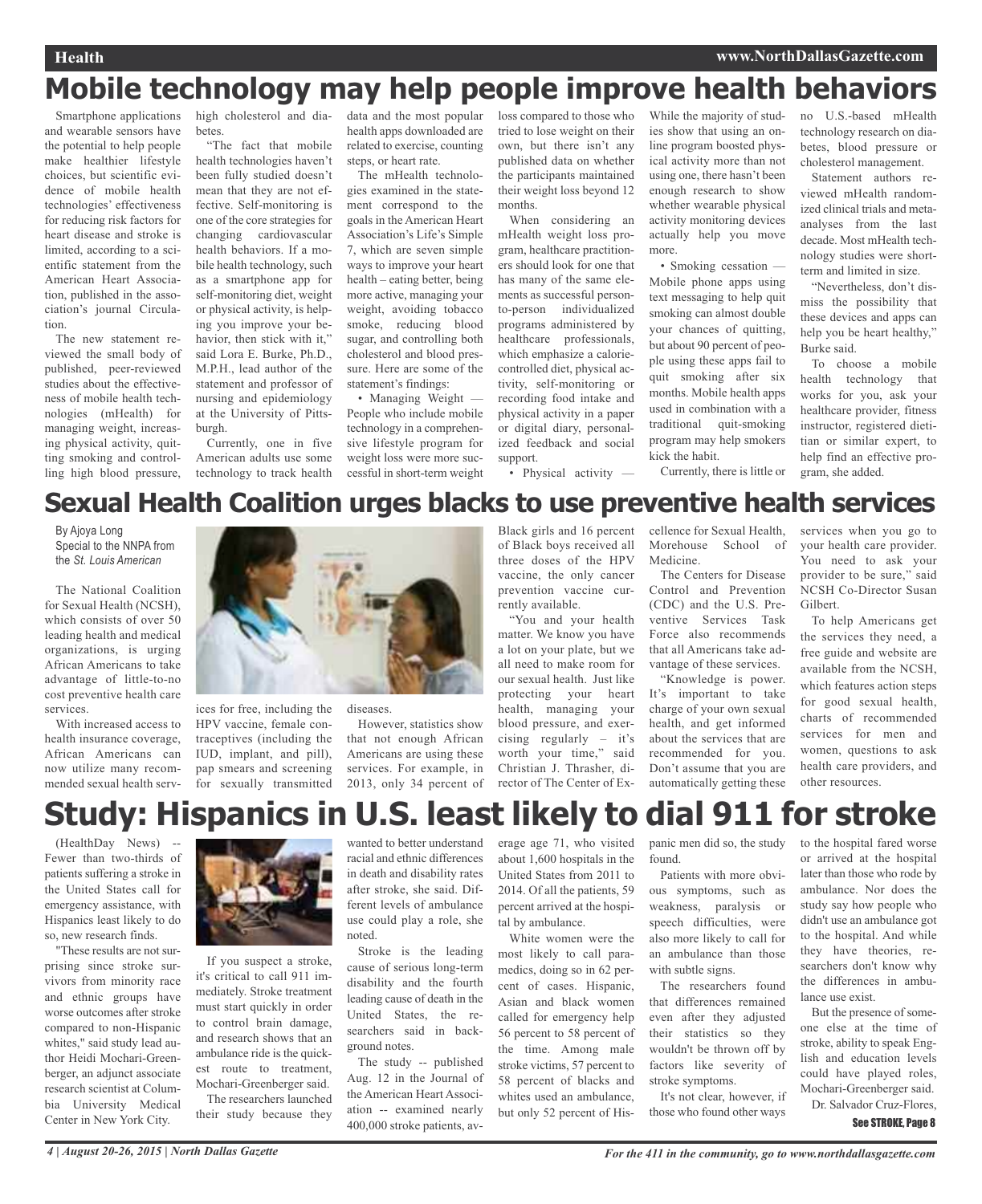# **Dallas Urban League offering CSBG Services**

Community Service Block Grant Program Services are now available through the Urban League of Greater Dallas. If you need assistance in navigating the social service network and support for employment, please call for an appointment at (214) 915-4600 at the Urban League Headquarters, 4315 S. Lancaster Road in Dallas.



These services now available include Employment Services which assist low income and other clients find employment; provide case management to help clients maintain employment over 90 days; referrals for interview support, agency GED classes, computer skills building classes; and job placement.

Other services include benefit assistance counseling; tax preparation; telephone life line and prescription discounts; budget and financial counseling including asset building; agency community-wide partnerships; referral to community social service network for legal, social, rental/housing and utility assistance; and volunteerism.

CSBG is celebrating 50 years of service and was first signed into law by the late President Lyndon Johnson. Millions of people 125 percent below the at or below 125 percent of

poverty line in every state have moved from poverty to self - sufficiency.

The League was designated as the Community Action Program (CAP) Agency by the governor of Texas in November, 2001, and included the Community Service Block Grant (CSBG). Under this grant, the League is providing services to clients that are the poverty guidelines.

**Community News**

The Urban League has also partnered with the City of Dallas to provide affordable housing and Parkland Health and Hospital System to provide health services throughout Dallas County. .

Community members are invited to call for an appointment at (214) 915- 4600.

# **Ferguson police accused of intimidation tactics**

FERGUSON, MO. - One year following the tragic killing of Michael Brown, with more and more people across the country acknowledging the systemic targeting of black communities by law enforcement, police officials in St. Louis and St. Louis County have made no progress.

Even in the face of a stinging rebuke by the Department of Justice over Ferguson's racial profiling and aggressive targeting of communities of color, police officials remain unrepentant for their heavyhanded and violent reaction to people they are sworn to protect and serve. In the wake of a weekend in which thousands of people peacefully mourned with the family of Michael Brown, others took to the streets to peacefully demand policing reforms. The Ferguson Action Council, which includes the Organization for Black Struggle, Ferguson Action, Fellowship of Reconciliation, Hands Up United, MORE, Don't Shoot Coalition, Operation Help or Hush, TribeX, Socialist Alternative and Advancement Project, released the following statement:

**The decision to reopen minor misdemeanor cases is a clear attempt to criminalize and intimidate people who sought to exercise their basic American right to protest.** The retaliation against the Ferguson and St. Louis com-

munity is broad in its scope, targeting more than 1,000 young people, adults and even journalists seeking solely to do their jobs. The treatment of arrestees during the recent I-70 highway demonstration was fraught with indignities, with police denying female protestors feminine hygiene products while in custody, protestors restrained with their hands behind their backs in zip ties for 12 or more hours, slamming protestors on the ground and belligerently exclaiming, "we are tired of you guys." Perhaps that's why some protestors were falsely charged with "hate crimes" for peacefully assembling. At the height of summer, some protestors were even held in enclosed

government vehicles for lengthy periods without airconditioning. If such behavior is inappropriate for a dog, why is it acceptable for human beings?

**The deplorable treatment of demonstrators Monday followed a night of aggressive police response to demonstrators in Ferguson including use of tear gas and other**

**chemical agents, and allowing armed White vigilantes to patrol the streets and terrorize peaceful demonstrators.** Rather than addressing this egregious police overreach to peaceful protests, St. Louis County Executive Steve Stenger declared a State of Emergency. The County Executive didn't declare a state of emergency when the DOJ detailed years of police victimization of communities of color, yet he finds it acceptable to do so this weekend.

In the face of such intimidation and blatant abuse we will not be silenced. We take comfort in knowing that ours is a moral cause. No amount of tear gas, hatred and contempt will deter us.



## **Same Day Move-In • GREAT Location!! (Dallas)**

STOP PAYING SO MANY FEES! Our rent is FULL SERVICE. We pay for utilities – electricity, heating, air conditioning, and janitorial services … it's all included! No "Plus-E" – No "CAM." NO PERSONAL OR BUSINESS FINANCIAL HISTORY REQUIRED! GREAT DEALS ON ONE-ROOM SUITES! --- STOP PAYING TOO MUCH RENT! (Just North of Downtown Dallas)

• Surveillance Camera • No Application or Application Fees • Five-Page lease - Short & Simple • Extremely Competitive Rates • Same-Day Move-In • Flexible Lease Terms • On-site Management, Maintenance, Leasing and Space Planning • Ample, Convenient Parking • No Credit Check • Beautiful Glass & architecturally unique Building! **Rent Starting at \$199 per month (9.99/sq.ft.)**

Office / Medical Space 1327 Empire Central (@ I-35 Stemmons Freeway) Dallas, TX 75247 (972) 432-5219

## **Trinity (TX) Chapter of The Links, Incorporated endorse Harriet Tubman for portrait on \$10 Bill**

The Trinity (TX) Chapter of The Links, Incorporated enthusiastically endorses and supports the nomination of Harriet Tubman, known as "The Conductor of the Underground Railroad" as the first woman pictured on the newly designed \$10 bill which will be unveiled in 2020.

The requirement for the \$10 bill selection "is a woman recognized by the public who was a champion for democracy in the United States. The person should

be iconic and have made a significant contribution to or impact on protecting the freedoms on which our nation was founded. By law, only a portrait of a deceased person may be concluded."

This courageous woman was a true heroine whose efforts led to the freedom of many slaves and who was a strong advocate for equality and freedom for all people. She fought for the right of women to vote knowing that as a Black woman her right to vote would still be are invited to support the nomination/recommendation for Harriet Tubman's portrait to be on the new design of the \$10 bill. Persons are encouraged to support the endorsement through social media using the hashtag #TheNew10 or write to: The Honorable Jacob Lew, Secretary of the Treasury, 1500 Pennsylvania Avenue, NW, Washington, DC 20220; or call (202) 622- 2000.

Members of the public

denied.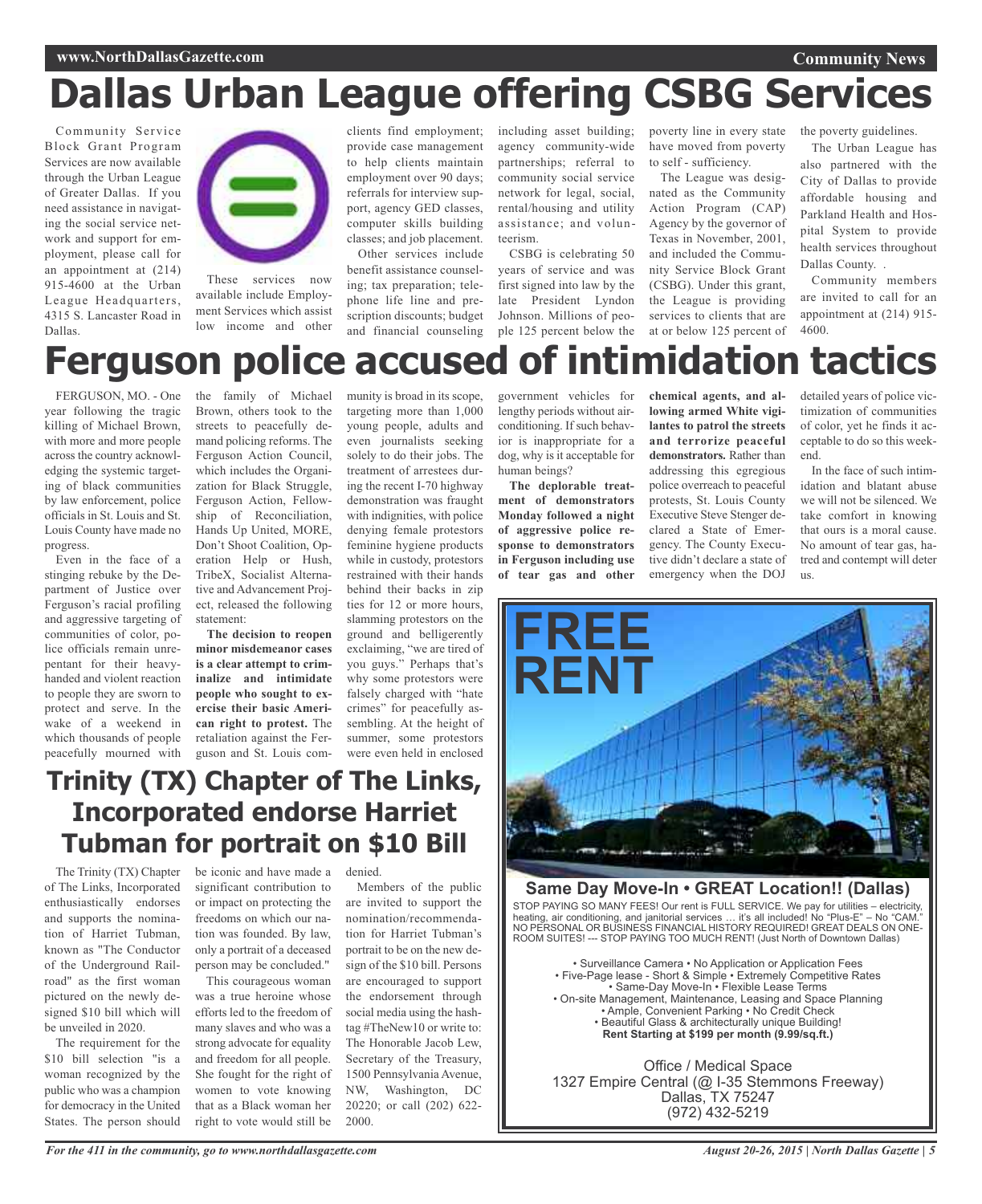# **Irving ISD announces policy for free, reduced-price meals**

Irving Independent School District announced its policy for providing free and reduced-price meals for children served under the attached current income eligibility guidelines. A copy of the policy may be reviewed at any school or central office.

Earlier this month, the Irving ISD Food and Nutrition Services School Meal Application Center distributed letters to the households of the children in the district about eligibility benefits and any actions households need to take to apply for these benefits. Applications are also available at each school and can be filled out online at https://mealapplications.irvi ngisd.net or in person at the Irving ISD Food and Nutrition Center at 800 N. O'Connor Road, Irving, Texas 75061.

### **Early Childhood Schools:**

There will be no charge for breakfast and lunch for students attending any of the three Irving ISD early

childhood schools. The schools, and all students attending these schools, will be on the Community Eligibility Provision program.

#### **Criteria for Free and Reduced-Price Meals Benefits**

The following criteria will be used to determine a child's eligibility for free or reduced-price meal benefit: **Income**

• Household income that is at or below the income eligibility level

#### **Categorical or Automatic Eligibility**

• Household receiving Supplemental Nutrition Assistance Program (SNAP), Temporary Assistance for Needy Families (TANF); or Food Distribution Program on Indian Reservations (FDPIR)

## **Program Participant**

• Child's status as a foster child, homeless, runaway, migrant, or displaced by a declared disaster

• Child's enrollment in Head Start or Even Start

**Income Eligibility** For households that qual-trition Services is working

ify for free or reduced-price meals based on income, an adult in the household must fill out a free and reducedprice meal application and return it to Food Service

Office Manager at 800 N. O'Connor Road, Irving, TX 75061.

Individuals filling out the application will need to provide the following information:

1. Names of all household members

2. Amount, frequency and source of current income for each household member

3. Last 4 digits of the Social Security number of the adult household member who signs the application or, if the adult does not have a Social Security number, check the box for "Check if no Social Security number"

4. Signature of an adult household member attesting that the information provided is correct

**Categorical or Program Eligibility**

Irving ISD Food and Nu-

tify all children who are categorically and program eligible. Irving ISD Food and Nutrition Services will notify the households of these children that they do not need to complete an application. Any household that does not receive a letter and feels it should have should contact the Food Service Office Manager at (972) 600-6900. Any household that wishes to decline benefits should also contact that number.

with local agencies to iden-

Applications may be submitted anytime during the school year. The information households provide on the application will be used for the purpose of determining eligibility. Applications may also be verified by school officials at any time during the school year.

**Determining Eligibility** Under the provisions of the free and reduced-price meal policy, the Food Service Office Manager will review the applications and determine eligibility. Households or guardians

dissatisfied with the Reviewing Official's eligibility determination may wish to discuss the decision with the Reviewing Official on an informal basis. Households wishing to make a formal appeal for a hearing on the decision may make a request orally or in writing to:

*Chief Financial Officer 2621 W. Airport Freeway Irving, Texas 75062 (972) 600-5405*



If a household member becomes unemployed or if the household size increases, the household should contact the Food Service Office Manager at (972) 600-6900. Such changes may make the students of the household eligible for benefits if the household's income falls at or below the attached current income eligibility guidelines.



# **Collin college continuing education offers free info sessions in August**

Collin College Continuing Education will host a variety of free information sessions in August. Sessions are held at Collin College Courtyard Center, 4800 Preston Park Blvd. in Plano and are open to the community.

Information sessions acquaint prospective students with course details, industry recognized certifications, textbooks curriculum and receive answers to individual questions.

• Foreign Language Information offered 6-8 p.m. on Thursday, Aug. 20

• Logistics offered 9–11 a.m. on Saturday, Aug. 22

• How to Become a Pilot offered 10 a.m.-noon on Saturday, Aug. 22

• Computer, IT, Internet Marketing, Graphic Design, Photo and Web offered

• 10 a.m.-noon on Saturday, Aug. 29

• Electrician Requirements offered 10 a.m.-noon on Saturday, Aug. 29

• Professional Truck Driving offered noon-2 p.m. on Saturday, Aug. 29

• Convective Weather for Pilots offered 1-3 p.m. on Saturday, Aug. 29

For the complete list of information sessions, please view or download a copy of the fall 2015 Continuing Education "Career Skills Training" schedule online. http://bit.ly/CEfall15schedule.

## **DISD was changed because of Sam Tasby**

Sam Tasby, the lead plaintiff in the Dallas ISD desegregation case, has died at 93. Below are the remarks from Senator Royce West on Tasby's legacy.

"So often, the media portrays a very bleak picture of the African-American father, or fathers in general. But, in the passing of Sam Tasby, a father who only wanted what was best for

his sons, we saw a portrait of a father that made a way for his sons and all those who would come after them.

Sam Tasby fought the system that turned his kids away from attending a neighborhood school because they were Black. He took his plight to court and was the lead plaintiff in a class-action lawsuit that

would usher in the desegregation of Dallas ISD schools.

This simple, yet heroic man lost his job and withstood the harassment of his family in his quest for equality and civil rights. The walls that stood between children of color and their white peers came down and because of Mr. Tasby, there were 32 years

of court-monitored, achievement-focused decisions, oversight of district operations, and vigilance regarding district academic offerings and school attendance boundaries.

One man, one father who said enough is enough. Thank you Mr. Tasby for standing for our children. Now, who will stand on your shoulders for generations yet unborn."





**No Matter How Small** Fax Information To: 972-509-9058 Call: 972-432-5219 (Leave Message)

Eriail: inquiries1909@gmail.com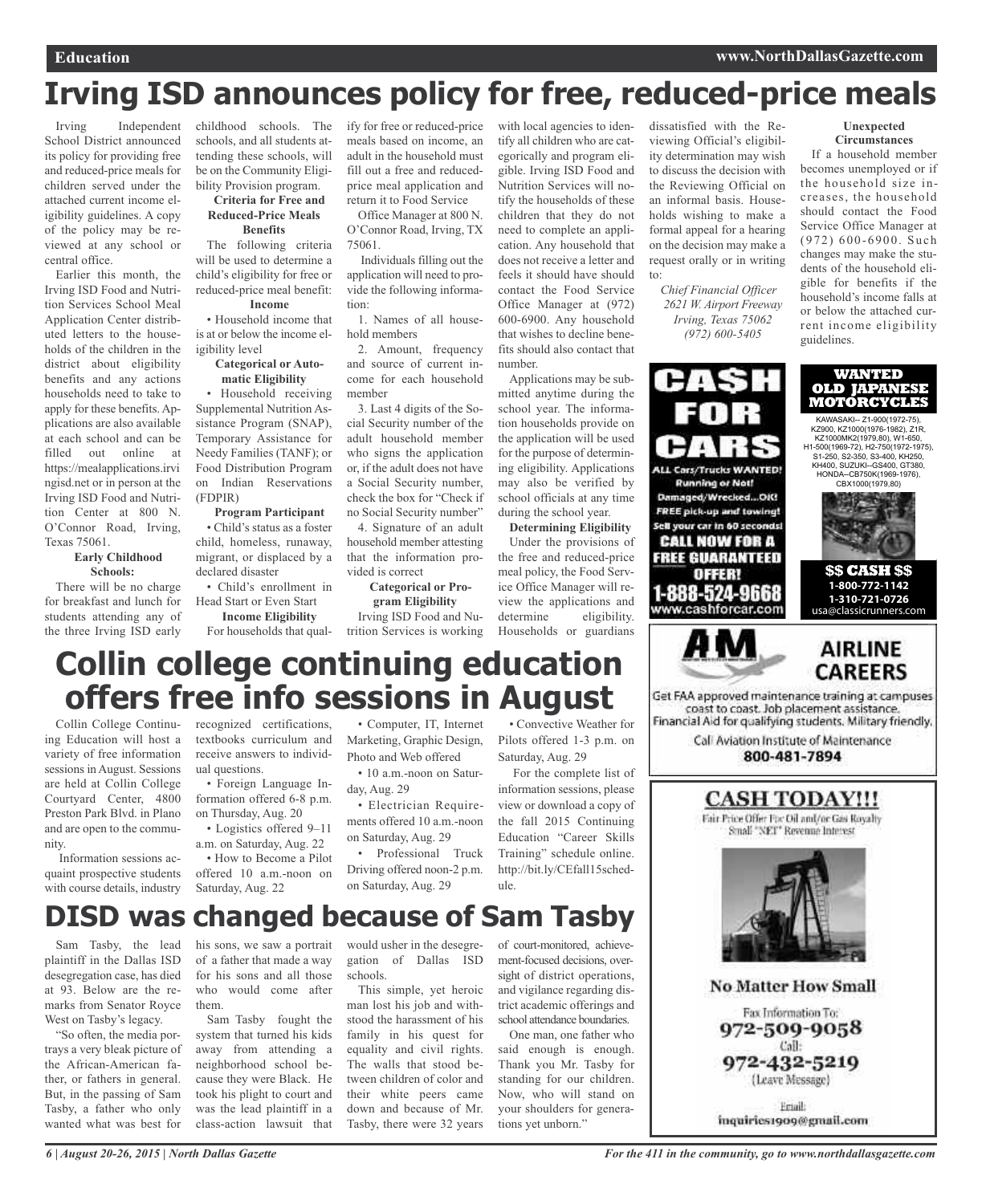## **www.NorthDallasGazette.com Community** Spotlight

# **The State Fair of Texas announces finalists for the 2015 Big Tex Choice Awards**

Gators and lobsters and buffalos, oh my! State Fair concessionaires have outdone themselves yet again with a slew of concoctions that are as creative as they are delicious. Celebrating a decade of decadence in 2014, the annual Big Tex Choice Awards ceremony opened its doors to the public for the first time. A limited number of State Fair fans got the chance to attend the event and serve as tastetesters for the food finalists in last year's competition. With several hundred in attendance, the event was bigger and better than ever. Building off of last year's success, the 11th Annual Big Tex Choice Awards will be presented by Michelin® and will once again give Fair fanatics the chance to get a sneak peek of the 2015 food lineup.

With more than 50 entries in the first round this year, deciding on the final few was far from easy. Now that the list has been narrowed down to eight finalists, a panel of prestigious judges will pick the winners at the big event. Evaluating the finalists for the Best Tasting and Most Creative titles,

on the heels of the 1960 lunch counter sit-ins in Greensboro, N.C. He was also a co-founder of the Student Nonviolent Coordinating Committee (SNCC). It was in his capacity as communications director of SNCC that I first met Julian Bond during the summer of 1966, after I had completed my freshman year of college. I spent that summer as a volunteer in the Atlanta headquarters, watching him interact with the media and carefully polishing SNCC's

this year's judges are: Devin Harris, Dallas Mavericks point guard and member of the 2009 NBA All-Star Team; Drew Pearson, former Dallas Cowboys wide receiver and host of Big Game Sunday on NBC 5 with Newy Scruggs; Dan Rodo, YouTube phenomenon and host of new TV show "Let's Go! DFW"; John Tesar, renowned chef and owner of local restaurants Knife, Oak and El Bolero; Tiffinni Young, Dallas native, community leader and Dallas City Councilwoman for District 7. In addition, one lucky member of the audience will be chosen to serve as a judge via random drawing. The emcee for the 2015 event will be Donovan Lewis of Sportsradio 1310 The Ticket.

The State Fair of Texas® is thrilled to announce this year's finalists for the Big Tex Choice Awards, who will compete for the titles of Best Tasting and Most Creative, as well as a set of Michelin Defender LTX tires for both winners:

**Chicken Fried Lobster with Champagne Gravy by Abel Gonzales**

For the first time in Big Tex Choice Awards history, lobster has made its way on the menu. Adding a flair of fair to a traditionally sophisticated dish, this seafood spread includes an entire lobster tail, breaded and deep fried to perfection. Served with a rich sauce combining lemon butter and champagne gravy, the Chicken Fried Lobster is not your typical carnival concoction. With the lavishness of a lobster dinner and the fried factor of a traditional fair food, this dish will satisfy both a fondness for fanciness and a craving for the classics. **Cowboy Corn Crunch**

## **by Isaac Rousso**

In a state known for its cowboy culture, this creation captures the quintessential taste of Texas – all in one bite. A kickin' mixture of sweet corn, minced jalapeño, rich cream cheese and a hint of smoky bacon, the Cowboy Corn Crunch is the perfect blend of savory and spice. This flavorful tot is fried to a golden, crispy brown and served in a unique palm leaf cone, proving especially convenient when walking while

snacking around the fairgrounds. Get your taste buds ready, the first bite will knock your boots off!

**Deep Fried Alligator's Egg Nest by Cassy Jones**

Also making its Big Tex Choice Awards debut this year, alligator throws a whole new flavor into the mix. Giving fairgoers the true Cajun experience without having to travel all the way to the swamplands, the Deep Fried Alligator's Egg Nest blends rich alligator meat with Monterey Jack cheese, chopped jalapeños, onions and garlic. This flavorful mixture is then rolled in bread crumbs and deep fried to the perfect golden brown. Served atop a "nest" of shoestring potatoes and drizzled with a chipotle sauce, this dish will make you feel like a real ragin' Cajun!

**Fernie's Holy Moly Carrot Cake Roly by Christi Erpillo**

Taking a unique spin on a traditional dessert, this sweet treat turns carrot cake into a heaven-filled roll. Golden-baked bread swirled with cinnamon has been flattened and filled with moist carrot cake,

julienned carrots. Rolled with a light coating of cream cheese and then breaded in a mixture of panko, graham crackers, cinnamon and nutmeg – holy moly this is far from your typical dessert! Drizzled with cream cheese frosting and lightly dusted with powdered sugar, this divine confection is served with extra caramel on the side as well as a caramel macchiato cream sauce.

plump raisins and crunchy

**Fried Beer-Battered Buffalo by James Barrera**

Sweeter and richer than the highest quality cut of beef, buffalo meat is another "first" on the Big Tex Choice Awards' list this year. This dish takes lean ground buffalo and gives it the Texas treatment – flavored with a Mesquite smoke and rolled in Pequin chili pepper, known as our state's official native pepper. The meat is then crusted in crushed Corn Nuts® and dipped in a batter made from Shiner Bock Beer®, also native to the Lone Star State. Lightly dusted with bacon bits and

## See CHOICE, Page 13

for Congress in 1986, but many years ago we emerged even closer."

Though he never ran for public office again, Julian Bond found other paths to public service, serving as board chairman of the NAACP for 11 years, being co-founder and a trustee of the Southern Poverty Law Center, hosting "America's Black Forum" television program, teaching, and in demand on the lecture circuit.

Several years ago, Jesse Jackson, who is not prone to giving out compliments, said to me unprompted: "Julian is always right on public policy. I can't think of one time I have disagreed with a position he has taken."

## **CHAMBER,**

lessly) on behalf of your business. Trust me, it's rarely fun work, but it is ALWAYS rewarding. Doesn't it make sense to know the people who are working to get you more business? continued from Page 3

TAAACC's work with state agencies and our recent sit-down with Gov. Abbott increases our optimism that we're beginning to gain support for the work we do. Many of the agencies with the biggest budgets will be present at this year's conference, and you'll have the opportunity to interact with them. Those agencies

will spend BILLIONS of dollars in construction, commodities and professional services in the coming months. If you're not in Austin for the conference, you'll miss the chance to stand out from the crowd. And who knows, you might just land the biggest deal of your life!

*Charles O'Neal is the President of the Texas Association of African American Chambers of Commerce (TAAACC). He can be reached at cro@taaacc.org.*

For that, we all can all be grateful. And we can be grateful that instead of retreating to a life of privilege, Julian's entire adult life was dedicated to fighting injustice.

*George E. Curry, former editor-in-chief of Emerge magazine, is editor-in-chief of the National Newspaper Publishers Association News Service (NNPA) and Black-PressUSA.com. He is a keynote speaker, moderator, and media coach. Curry can be reached through his Web site, www.georgecurry.com. You can also follow him at www.twitter.com/currygeorge and George E. Curry Fan Page on Facebook. See p r e v i o u s c o l u m n s a t http://www.georgecurry.com/ columns.*

ferent set of values in him. Bond dropped out of national image. Julian also wrote poetry. I **BOND,** continued from Page <sup>7</sup>

Morehouse College to join the Civil Rights Movement, first as co-founder of the Atlanta Student Movement that organized local sit-ins don't remember many of his poems, but I still recall part of one we recited all summer:

*Look at that girl shake that thing,*

*We can't all be Martin Luther King.*

Don't ask me why I remember that nearly 50 years later.

In SNCC, Julian was not a key organizer, as some stories have suggested. The organization had legions of field organizers who became legends in the movement, including Bob Moses, Cleveland Sellers and Courtland Cox. Julian's role was to communicate SNCC's message to the media – and he did that well. The incident that cata-

pulted Bond to international fame was his opposition to the Vietnam War. Dr. King did not publicly turn against the Vietnam War until his speech at Riverside Church in New York on April 4, 1967, exactly a year before his assassination. In 1965, Julian was elected to the Georgia House of Representatives. Shortly before he was scheduled to take office, he endorsed a statement by SNCC opposing the Vietnam War.

The Georgia House accused Bond of treason and refused to seat him. A federal appeals court upheld the decision. But on Dec. 5, 1966, the Supreme Court unanimously upheld his

right to free speech or ordered Georgia to seat him. Bond spent two decades in

the state House and Senate. Perhaps his lowest point came when Bond and former SNCC chairman John Lewis competed for the same Congressional seat in Georgia. Bond's estranged wife charged – and later recanted – that Julian was a habitual user of cocaine. Lewis challenged him to a urine test. Julian replied he would agree on one condition – that Lewis hold the cup. There was no drug test and John Lewis went on to defeat Bond and remains in office today.

In one of at least four tweets Lewis sent after Bond's death, he said, "We went through a difficult period during our campaign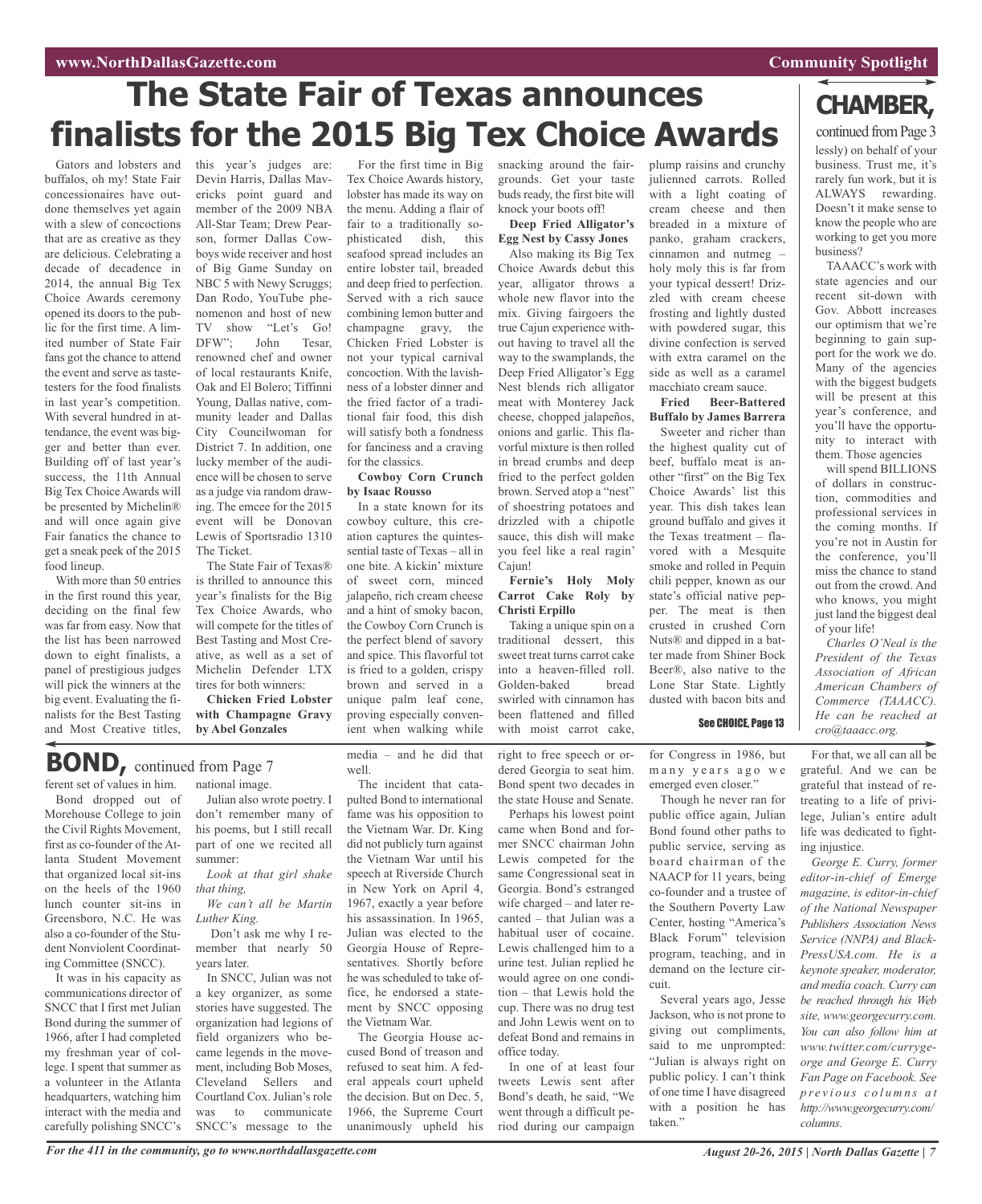# **'A Night of Glamour'** Mid-Cities (TX) Chapter of The Links host annual fundraiser



*Angela Ross, Reshon Bird, Stephanie Bird,J. Williams, Alan Williams. (NDG/Frank Lott)*

The Mid-Cities (TX) Chapter of The Links, Incorporated host its 23rd Annual fund-raiser ROUND XXIII: A Knock Out Affair-Black Tie Boxing Gala-on Saturday, Aug.15 at the Fairmont Hotel in Dallas.

The glamour filled night was one with a purpose because the monies raised go

to help support the Mid-Cities (TX) Chapter's Scholarship Fund as well as the Chapter's Link-ED2STEM initiatives which have increased exposure and engagement in Science, Technology, Engineering and Math (STEM) disciplines for hundreds of young people.



*The Boxing fight in action! (NDG/Frank Lott)*



*M.C. Steve Pickett (NDG/Frank Lott) M.C. Steve Pickett (NDG/Frank Lott) lie Hawkins, Co-Chair Sandra Stewart (NDG/Frank Lott)*





*Dro Claude R. Williams Jr. D.D.S., Judge Staci Williams, Mrs. Claude R. Williams Sr., Lawyer Audrey Moorehead (NDG/Frank Lott)*



# Isaac Clark, Lawyer David Godsey, Judge Julia Hayes, Kevin Jones (NDG/Frank Lott) L-R G. Armstrong, John Derjean, Tiffany Stanmore, Freddie Stanmore. (NDG/Frank Lott)

## **STROKE**, continued from Page 6

chair of neurology at Texas Tech University Health Sciences Center in El Paso, said the findings matter because stroke is more common among minority groups. "If one considers that mi-

norities will keep growing, not addressing these differ-

ences can lead to a higher death or disability rate in the minorities with the associated financial cost to society," he said.

Despite the study's limitations, the findings are "useful to the extent that they

give us more evidence of the problem," Cruz-Flores said. "Now is the time to come up with strategies of intervention to decrease the disparities."

*S O U R C E S : H e i d i Mochari-Greenberger,* *Ph.D., M.P.H., adjunct associate research scientist, department of medicine, Columbia University Medical Center, New York City; Salvador Cruz-Flores, M.D., professor and founding chair, depart-*

*ment of neurology, Paul L. Foster School of Medicine, Texas Tech University Health Sciences Center, El Paso, Texas; Aug. 12, 2015, Journal of the American Heart Association*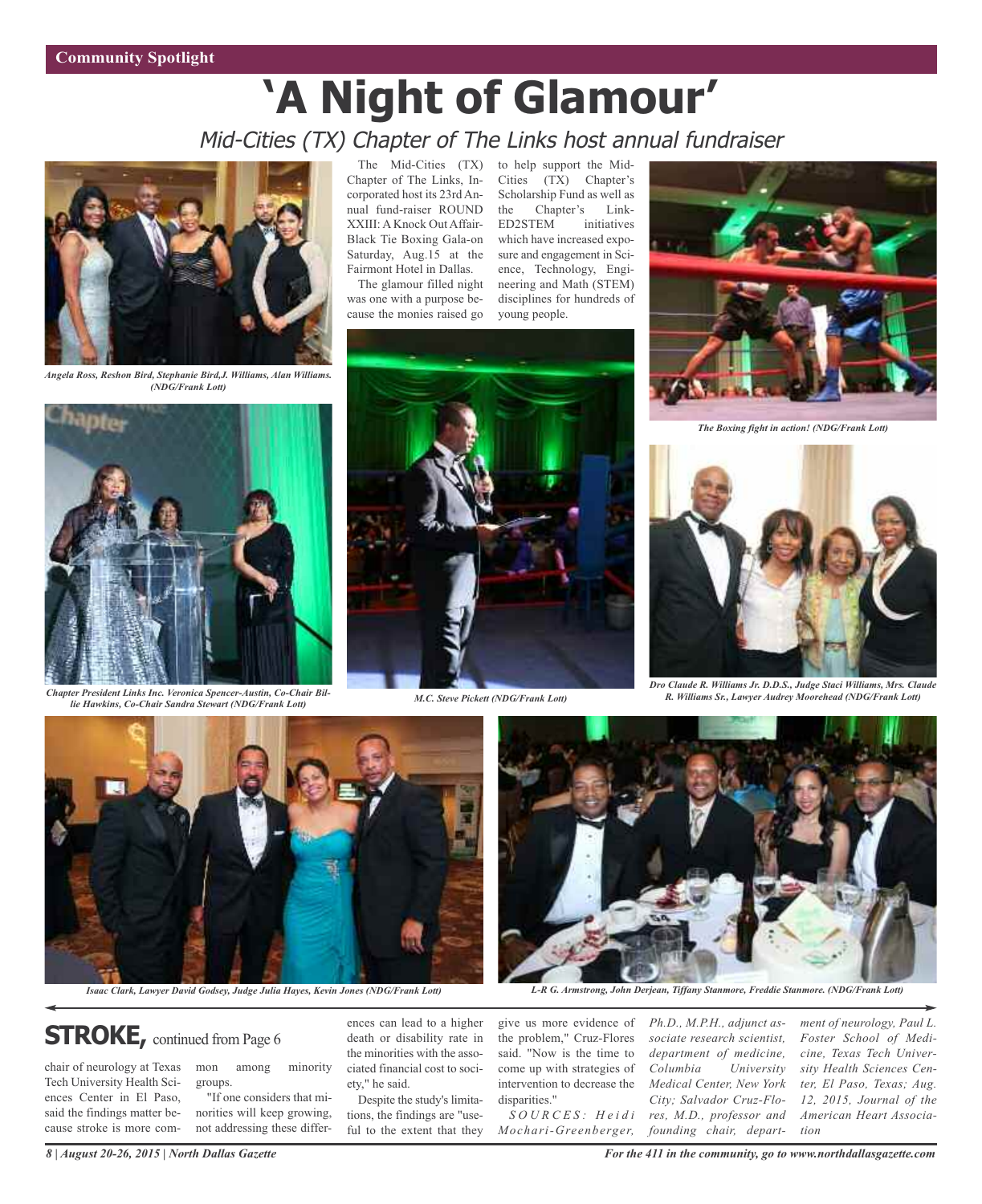# **Peanuts celebrates Its first African American character**

By Troy Tieuel Special to the NNPA from the *LA Watts Times*

Following the death of Dr. Martin Luther King in 1968, a school teacher named Harriet Glickman, and a few of her friends, took it upon themselves to petition comic writer and creator of the popular Peanuts comic strip Charles M. Schultz for more characters of color, a bold move that resulted in the inclusion of a character named 'Franklin.'

"In thinking over the areas of the mass media," wrote Glickman in the first of several correspondences between her and Shultz, "which are of tremendous importance in shaping the unconscious attitudes of our kids, I felt that something could be done through our comic strips and even in that violent jungle of horrors known as Children's Television."

"I had a sense of, 'I should do something, somebody should do something," she said.

"Of course, I can't do anything big, and so it came to be that I would write to some cartoonists, and I wrote to Mr. Shultz, and asked him if he would put a Negro child in the script."

The well written letter moved Schultz to consider her request, but as any rational thinking person during the 1960s would consider, the racism and post Civil Rights Era attitudes gave him pause.

"It occurred to me today," Glickman goes on to write later in her letter, "that the introduction of Negro children into the group of Schultz characters could happen with a minimum of impact."

Eventually the thought



provoking and persuasive reasoning caused Schultz to change his views and that summer, 'Franklin' was introduced along a beach speaking candidly to Charley Brown. The strip, although seemingly innocent and uneventful, was revolutionary in that it showed an African American character, a child, speaking intelligently and honestly to a white character, even criticizing him.

Forty seven years later, the Peanuts Comic line is still going strong and with the upcoming movie, titled 'Peanuts' Glickman meets the young actor from Compton, named 'Mar Mar'that voices the character 'Franklin' that she helped to inspire.

The Peanuts movie is a 3 d animated story about a child named Charlie Brown, and his dog Snoopy, who both go on quests. According to the official movie website, Snoopy goes up against his nemesis the Red Baron, while Charlie Brown tries to win the affection of the Little Red-Haired Girl, who just moved to the neighborhood.

Mar Mar, who plays Franklin, is an articulate and intelligent young man. He is very opinionated about his role in society, as well as what his character means to popular media and the world.

"This is Harriet Glick-

man," explain Mar Mar upon their meeting, as if he were in class and was asked a question by the teacher. "She actually advocated for there to be African American characters in the Peanuts world."

"I could not have imagined a more perfect Franklin, than Mar Mar in every way. As a person, a thoughtful young man and as my new best friend," said Glickman who has done several interviews with the child actor for the promotion of the Peanuts film.

"I go to school and know about history and how tough it was during that time because Martin Luther King was assassinated and I know that what she did was brave, because it was a hard time and people were angry, sad, mad and for her to advocate for there to be an African American character during such a hard time in our nation's history is a real honor," Mar Mar said.

"People have said to me, 'That was brave,'" added Glickman, "And I said, 'that didn't take any courage. The courage comes from little six year old Ruby Bridges who had to walk into a school with white adults throwing things at her, spitting at her, and the courage of her parents to actually have their child go through this."

The feature film will be animated with a realistic portrayal that sticks to the imagery originally depicted in the comic strip.

The Peanuts film opens in theaters November 6, but the Peanuts franchise celebrated its first African American character with a 'Franklin Day' on July 31.

"I would like people like Mar Mar, to open up a comic strip and see themselves and see a classroom with black and white kids sitting in the classroom together, and hopes that would be a cultural change," Glickman said.

For more information on the Peanuts movie, go to www.peanutsmovie.com/ or use the hash tag #FranklinDay.

# **David Koz still going strong 25 years later**

On the latest Billboard 200 chart (dated Aug. 15), Dave Koz's new album Collaborations: 25th Anniversary Collection starts at No. 187 on the Billboard 200, it also gives the saxophonist a ninth No. 1 on the Contemporary Jazz Albums chart (it debuts atop the list). Koz now ties Fourplay for the secondmost No. 1s in the chart's 28-year history. Only Kenny G has more No. 1s, with 16.

Dallas fans of the smooth jazz great can hear him in person Sunday Aug. 30 at the Music Hall at Fair Park.



Koz's saxophone will share the stage with silky vocalist Kenny Lattimore and Rick Braun who has shared the stage with everyone from Ray Charles to Rod Stewart.

*NDG* readers can win tickets on our Facebook page - for more details visit NorthDallasGazette.com.



## *Do you have an upcoming event? Contact NDG Entertainment at jbrewer@northdallasgazette.com* **Ticket Giveaway**

**Enter to Win!**

*NDG Entertainment Ticket Giveaway!!! Visit us on Facebook to win tickets to The Whispers & Stephanie Mills @ the Majestic Theatre August 26, 2015. LIKE! SHARE! WIN!*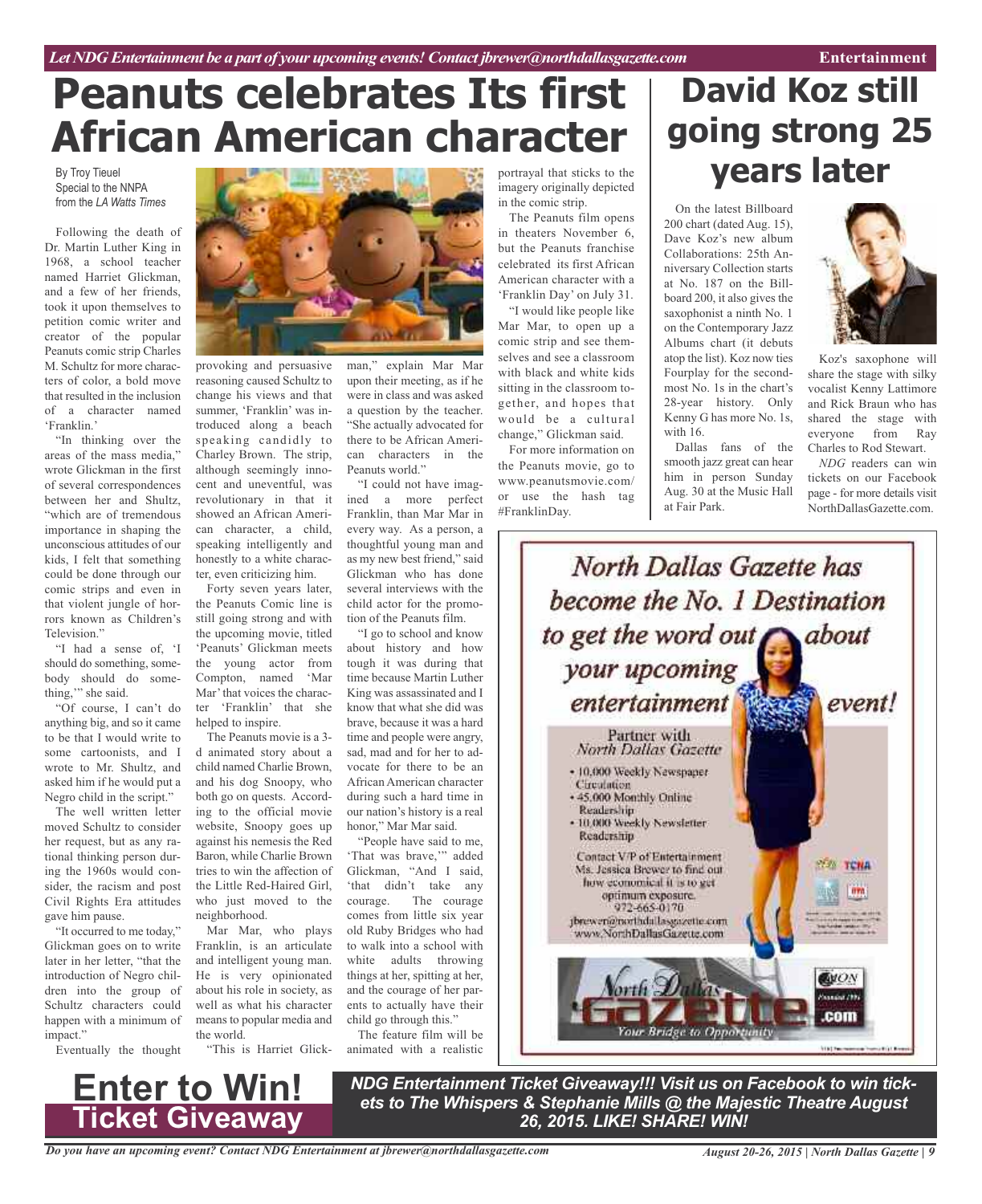Entertainment Too! *Let NDG Entertainment be a part of your upcoming events! Contact jbrewer@northdallasgazette.com* 

# **Miss Black USA 2015 reign**

Special to the NNPA from the *Atlanta Daily World*

On August 9th, 2015 Miss Black USA made its return back to the Nation's Capitol to crown Miss Black USA 2015. The big night was held at the Theatre for Performing Arts at the University of the District of Columbia. The pageant was hosted by Kalilah Allen-Harris, M.D. an actress, physician and a former Miss Black USA (2007). The crowning event also showcased a special performance by Grammy Nominated Singer, Producer and Musician Johnny Britt performing his hit single "Beautiful Queen". In addition, the newest addition to this year's Miss Black USA was the live streaming through the web-

58 Year

Family

**Tradition** Air conditioned **Mesquite Arena Every Friday** and Saturday Night, 7:30 PM through August 29



**CHAMPIONSHIP** 

site www.MissBlackUSA.org (http://www.missblackusa.or g) parlaying the event right into the world of high technology. As the reigning Miss Black USA stepped down newly selected winner Madison Gibbs began her reign as she was crowned Miss Black USA. The Miss Black USA Scholarship Pageant is a na-

tional scholarship competition for young women of African descent that was founded in 1986 by Karen Arrington as a non-profit corporation in the state of Maryland, recognized under the 501(c)3 code of the Internal Revenue Service.

It's major service is awarding scholarships for college and graduate school

E O

to young women of color between the ages of 18 and 27. In 2007, over eighty percent of the contestants were pursuing graduate or professional degrees.

The 2007 winner, Kalilah Allen-Harris was a firstyear medical student at Meharry Medical College. Each year, a winner is selected to serve as "Miss Black USA" for one year and receives an academic scholarship. She reigns until the newly chosen winner is crown at which time the current Miss USA become the past Miss USA.



*Teresa Glenn is all smiles after winning tickets to MegaFest! Stay tuned to the North Dallas Gazette for the chance to win tickets to the best events in DFW!*



Championship round October 3, 2015 7:30 PM Mesquiterodeo.com for tickets Kids only \$10 ARENA **Enter to Win! Ticket Giveaway**

*NDG Entertainment Ticket Giveaway!!! Visit us on Facebook to win tickets to An Afternoon of Jazz with Dave Koz August 30,2015.LIKE! SHARE! WIN!*

*10 | August 20-26, 2015 | North Dallas Gazette*

*Do you have an upcoming event? Contact NDG Entertainment at jbrewer@northdallasgazette.com*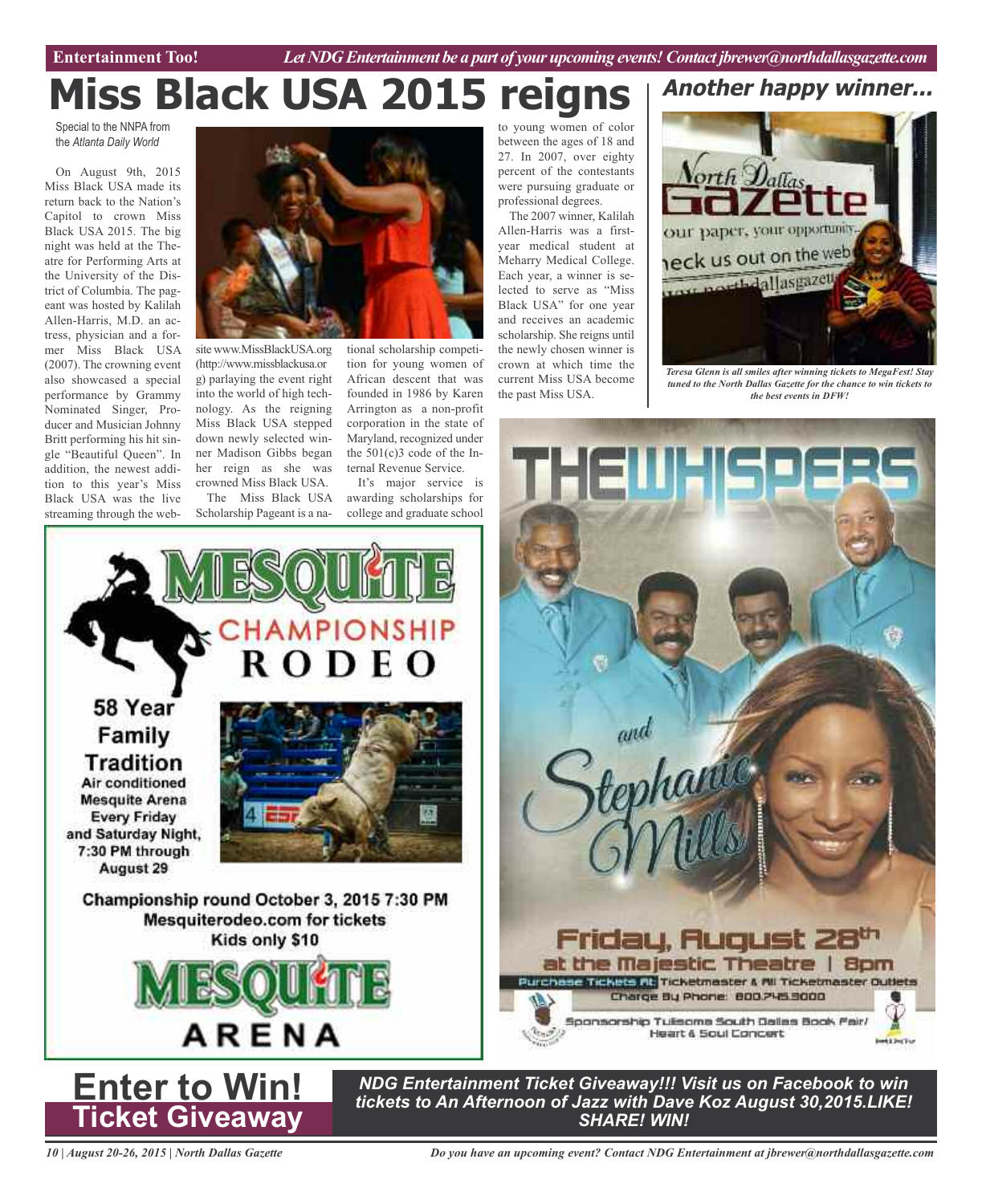## **Zip It Postal & Auction centers honored as Ondeck's Small Business of the Month**

On August 15, the Frisco RoughRiders recognized Zip It Postal & Auction Centers as the "OnDeck Small Business of the Month" for the month of August. RoughRiders' General Manager Jason Dambach presented the award to the company's owner, Sandra Sabonis, on the field of Dr Pepper Ballpark prior to the team's Saturday game against the Springfield Cardinals.

The company also received 10 VIP tickets and Sandra's son, Nick, threw out the ceremonial first pitch during pregame activities.

OnDeck launched the Small Business of the

Month Award program in partnership with Minor League Baseball to recognize small businesses that are making a positive impact in their local communities.

Zip It Postal & Auction

Centers joins select small businesses across the U.S. who will be recognized by OnDeck and Minor League Baseball across more than 20 activation clubs this season.

OnDeck is hosting Small

Business of the Month Award contests through its Facebook page throughout the season.

For more details on this ongoing content go to www.facebook.com/On-DeckCapital.

# **Congress should be ashamed of push to roll back discriminatory protection in auto finance**

Special to the NNPA from *The Washington Informer*

When it comes to public policy, most citizens tend to think in terms of what government can accomplish on their behalf. Multiple civil rights laws and the Americans with Disabilities Act are but a few such examples.

Then there is also another side to public policy reforms: attempts to roll back or take away regulations that are often favored by industry and championed on Capitol Hill by paid lobbyists. Just last week, a U.S. House committee moved a bill that will stop the Consumer Financial Protection Bureau (CFPB) from taking action against discriminatory practices in auto lending.

This legislative development is an example of how Washington often responds to industry and its lobbyists.

The proposed rollback in consumer protection in auto financing has the support of more than 170 Members of Congress, including a num-



*Industry Favors Bill to Stop Related CFPB Enforcement*

1737, co-sponsored by House Members Frank Guinta of New Hampshire and Ed Perlmutter of Colorado, recently passed in the House Financial Services Committee.

So what does this legislation do?

H.R. 1737 would require the CFPB to drop guidance it issued in 2013 that called for auto lenders to comply with anti-discrimination laws. The bill would also require the Bureau to gather public comment before issuing any other guidance related to auto lending. Supporters say it is simply about proper process.

No — it is not. The bill would condone discrimina-

ber of Democrats. H.R. tion in auto lending — and all of its supporters should be ashamed.

The 2013 CFPB guidance took direct aim at a specific practice in auto lending. Auto dealers get bonuses from lenders for selling consumers a higher interest rate than that for which they qualify. These bonuses add up to billions of dollars in added dealer compensation. On top of these lucrative deals, this practice is completely hidden from consumers.

Research by the Center for Responsible Lending (CRL) found that consumers who took out loans in 2009 paid \$25.8 billion in more interest over the lives of their loans — all due to

becomes a building block to accumulating family wealth. As consumers pay down mortgage principal, home equity generally grows correspondingly. In

For the past two decades, this lending practice has resulted in a series of lawsuits and more recent enforcement actions that all alleged discrimination resulting

dealer interest rate markups.

from this practice. The data from these lawsuits and related enforcement actions consistently show that borrowers of color pay higher interest rates than white borrowers, solely because of this dealer kickback.

Recent CFPB enforcement actions total more than \$176 million in fines and restitution to consumers. By utilizing the Equal Credit Opportunity Act (ECOA), CFPB has taken steps that no regulator to date has taken to end discrimination in auto lending. Fortunately, just as a

coalition of interests pushed for and won passage of reforms that created CFPB, several consumer and civil rights groups are now simultaneously pursuing preservation of the Bureau's pro-consumer actions. A late July letter sent to the

## **Debt can help or hurt wealth building**

wealth.

By Charlene Crowell NNPA Columnist

Money and credit are two items that affect nearly everyone. We earn, spend and sometimes save money. But it seems nearly inevitable that the need for credit arises and efforts to retire it become debt that can hang around longer than a bad penny.

For most Americans, debt is a complicated real-

ity. Whether a consumer is retired, nearing the end of a career or beginning one, the likelihood of holding debt of some kind is fairly high. A new research report by Pew Trust finds that 80 percent of the nation has some form of debt and further that nearly 7 in 10 view debt as a necessity they would prefer not to have.

By comparing and contrasting how families of different generations, races and ethnicities hold debt, the new report suggests that as conditions vary, debt can help or hurt a consumer's ability to build A mortgage loan, for example, is often a debt that these circumstances over the life of the loan, homeowners gain choices to keep the home and eventually retire its mortgage or move into a higher-value home with proceeds from its sale reducing the need to finance the purchase.

> Not every homeowner, however, enjoys that same rosy financial prospect. Homeowners of color –

> > See DEBT, Page 16

entire 465-member House of Representatives on behalf of the NAACP, the National Council of La Raza. Americans for Financial Reform, the Center for Re-

sponsible Lending (CRL) and other organizations, reminded lawmakers of the history and scale of discriminatory auto lending finance.



*August 20-26, 2015 | North Dallas Gazette |11*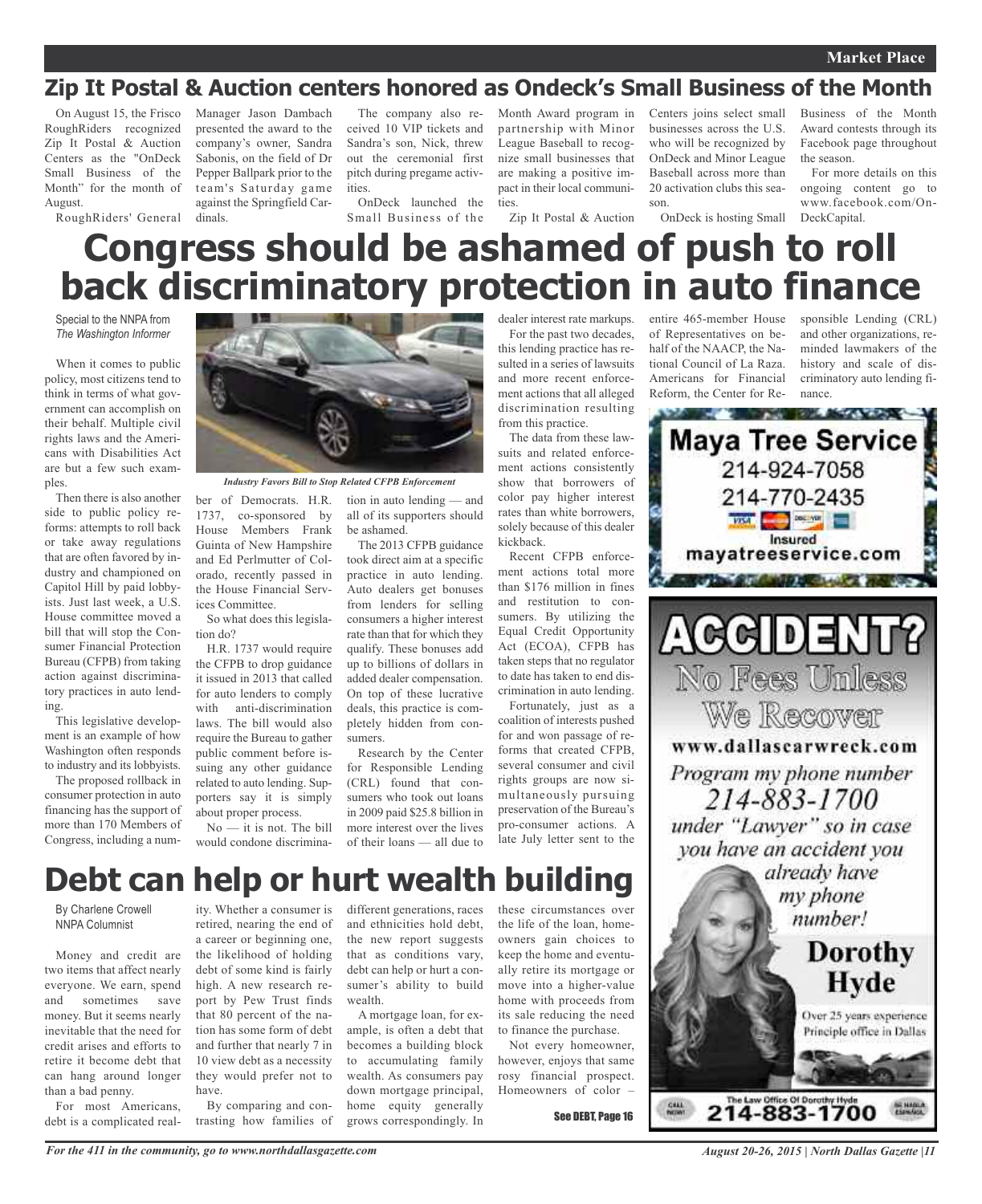## **Collin College wins Center of Excellence in Nursing title second time**

The National League for Nursing (NLN) has announced it will honor Collin College this fall as a Center of Excellence in Nursing Education for a second time. The institution was the first in the state to win the designation when NLN awarded it to the college originally in 2011. It's now one of three in Texas and the only community college in the state with the designation.

The Centers of Excellence (COE) program honors colleges and universities that demonstrate a commitment to quality nursing education. Only 42 of more than 1,900 nursing programs in the United States have earned the COE designation.

"This adds emphasis to the great things Collin College does for our students, our community and the nursing profession," Board of Trustees Chair Dr. Bob Collins said. "Our program is producing exceptional health care workers ready to fill a growing need, and it is good to know that organizations like the NLN are taking note."

The news comes as Texas faces a massive shortage of registered nurses (RNs), particularly those with the Bachelor of Science in Nursing (B.S.N.) degrees that hospitals need to qualify for magnet status. By 2020, Texas will be short 71,000 RNs, and as much as 80 percent of the nursing workforce will require at least a bachelor's degree. Nationwide, the shortage is expected to reach 260,000 by 2016.

Twenty-two states have already authorized community colleges to offer bachelor's degree to alleviate shortages, and Collin College has proposed that state officials expand the B.S.N. credential so it can help ease the shortage.

"More hospitals have begun to require nurses to

obtain a baccalaureate or higher level of education, including the majority of hospitals in Collin County," District President Dr. Neil Matkin said. "Collin College's nursing program is one of the finest in the state and nation, and we are ready to help fill the explosive need in our workforce. The Higher Education Coordinating Board has expressed strong support for our efforts to offer a Bachelor of Science in Nursing and Collin College will continue to work to fill the needs of our community. We are the only public institution of higher education

in Collin County." Less than 50 percent of Texas' nursing workforce meets the baccalaureate degree standards now, meaning many nurses will have to return to school to earn a bachelor's degree or earn one before applying for employment.

"With one look at our licensure rate, award-winning faculty and the recruitment of our graduates, it's easy to see Collin College has something special," Dr. Matkin said.

The Collin College nursing program consistently has a first-time pass rate on the National Council Licen-

sure Examination (NCLEX) almost 10 percent higher than the state and national averages. The college's graduation rate is 98 percent over the past three years, and the college will open a new building to expand health science programs in January.

The NLN announced the Center of Excellence news in July, although the renewal will become official in October. Collin College's Center of Excellence renewal extends the designation through 2019.

Visitwww.collin.edu/nursing to learn more about Collin College's nursing program.

# **New Entrepreneurial Certificates at Collin College**

ness Plan

Collin College Continuing Education will introduce a new Entrepreneurial Certificate Series on Sept. 1 for entrepreneurs or those formulating a business plan. Continuing Education has partnered with the Collin

Small Business Development Center to offer five free hours of specialized business consulting, including free in depth market research reports with successful completion of the certificate series.

Now! 877-648-0096

Health & Fitness VIAGRA 100MG and CIALIS 20mg! 50 Pills \$99.00 FREE Shipping! 100% guaranteed. CALL NOW! 1-

VIAGRA 100mg, CIALIS 20mg. 40 tabs +10 FREE, \$99 includes FREE SHIP-PING. 1-888-836- 0780 or Metro-

866-312-6061

The six course certificate series consists of four core courses plus any two of the elective courses.

**Core courses:** • How to Start and Oper-

ate a Small Business

• Accounting & Record Keeping in a Small Business

• How to Promote and Market Your Business **Elective courses:**

• Total Quality Manage-

ment • Marketing and Business

Management • Branding and Logo De-

velopment

• Search Engine Marketing Optimization

• Quickbooks - Beginner

• Basic Bookkeeping The series starts Sept. 1 with How to Start and Operate a Small Business.

This course meets Tuesdays and Thursdays, Sept. 1-10, 6:30-9:30 p.m. at the

See COLLIN, Page 13

## CADNET/NORTH DALLAS GAZET • How to Develop a Busi-

# **National and Local Classified Advertising Network**

To advertise call 972-509-9049 Email (ad for quote) opportunity@northdallasgazette.com

## Autos Wanted

Donate your car to Veterans today. Fast - FREE pick up. 100% tax deductible. Call 1- 800-709-0542

TOP CASH FOR CARS, Any Car/Truck, Running or Not. Call for INSTANT offer: 1- 800-454-6951

## Business Services

DISH TV Starting at \$19.99/month (for 12 mos.) SAVE! Regular Price \$34.99 Ask

About FREE SAME DAY Installation! CALL Meds.net

## **Miscellaneous**

CASH FOR CARS, Any Make or Model! Free Towing. Sell it TODAY. Instant offer: 1-800-864-5784

Dish Network - Get MORE for LESS! Starting \$19.99/month (for 12 months.) PLUS Bundle & SAVE (Fast Internet for \$15 more/month.) CALL Now! 1-800-615-4064

Make a Connection. Real People, Flirty Chat. Meet singles right now! Call LiveLinks. Try it FREE. Call NOW: 1- 888-909-9905 18+.

AVIATION Grads work with JetBlue, Boeing, Delta and others- start here with hands on training for FAA certification. Financial aid if qualified. Call Aviation Institute of Maintenance 866-453-6204

DISH TV Starting at \$19.99/month (for 12 mos.) SAVE! Regular Price \$34.99 Ask About FREE SAME DAY Installation! CALL Now! 877-477-9659

## Wanted to Buy

CASH PAID- up to \$25/Box for unexpired, sealed DIABETIC TEST STRIPS. 1- DAYPAYMENT.1-800- 371-1136

Wants to purchase minerals and other oil and gas interests. Send details to P.O. Box 13557 Denver, Co. 80201

*ADVERTISE to 10 Million Homes across the USA! Place your ad in over 140 community newspapers, with circulation totaling over 10 million homes. Contact Independent Free Papers of America IFPA at danielleburnett-ifpa@live.com or visit our website cadnetads.com for more information*

Reader Advisory: the National Trade Association we belong to has purchased the following classifieds. Determining the value of their service or product is advised by this publication. In order to avoid misunderstandings, s vertisers do not offer employment but rather supply the readers with manuals, directories and other materials designed to help their clients establish mail order selling and other businesses at home. Under NO circumstance send any money in advance or give the client your checking, license ID, or credit card numbers. Also beware of ads that claim to guarantee loans regardless of credit and note that if a credit repair company does business o phone it is illegal to request any money before delivering its service. All funds are based in US dollars. 800 numbers may or may not reach Canada.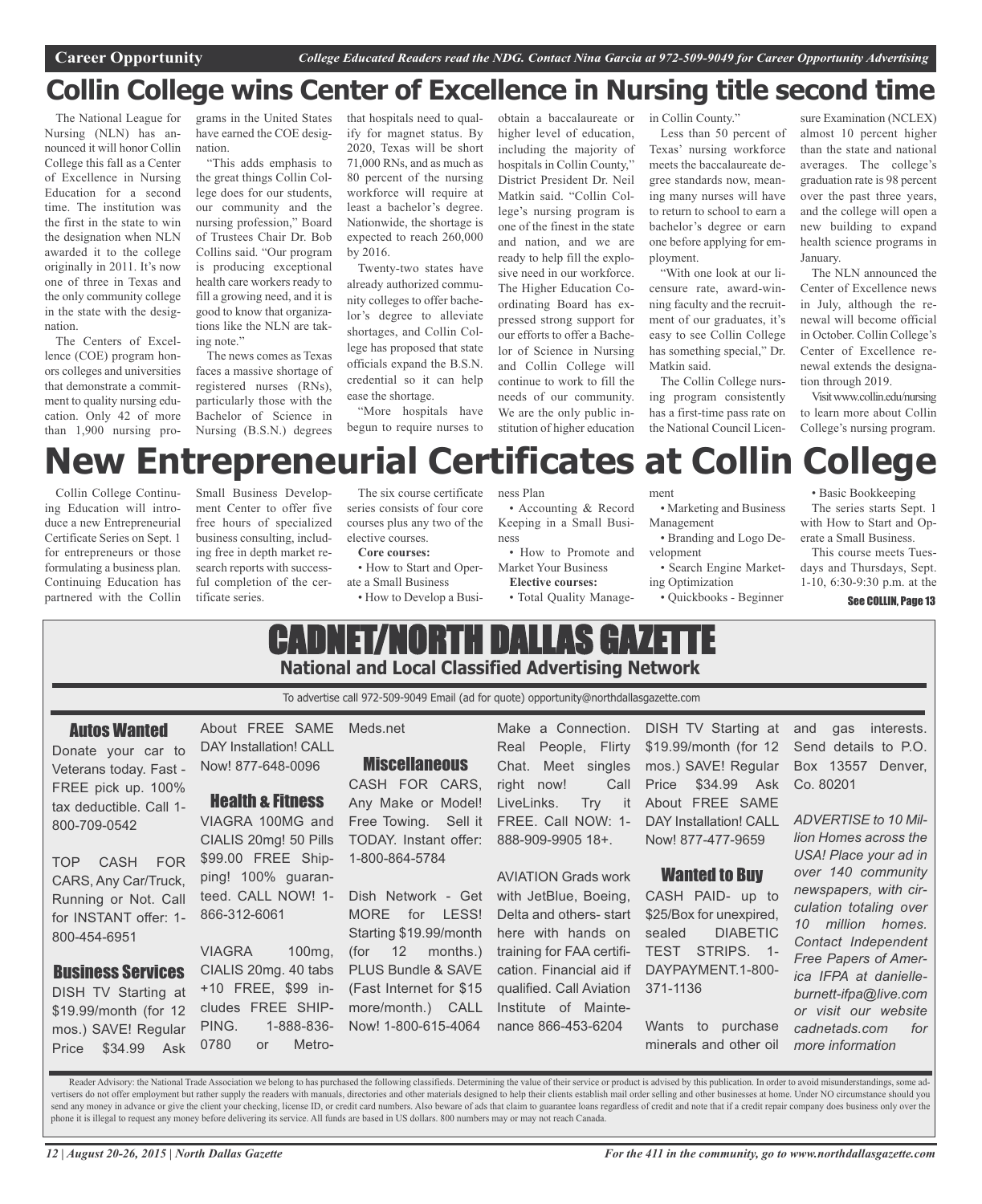## *On a quest for qualified candidates? Contact Nina Garcia at 972-509-9049* **Career Opportunity**

## **COLLIN,** continued from Page <sup>12</sup>

Courtyard Center, 4800 person at the Courtyard Preston Park Blvd., Plano, TX 75093.

To register online, visit http://bit.ly/EntrepreneurialSeriesCE . Register in

**GOP,** continued from Page <sup>3</sup>

served with a chipotle chicken is combined with a cream sauce, the Fried Beer-Battered Buffalo is a tiny taste of Texas.

#### **Lone Star Pork Handle by Justin Martinez**

Meat lovers are in for a treat with this hearty helping of deliciousness. The Lone Star Pork Handle takes a hand-cut bone-in pork chop, marinates it with a rich pork rub, then dips it in batter made from Texas' own Lone Star Beer®. The seasoned pork chop is then smothered in toasted bread crumbs and deep fried to a crisp, golden brown. Finished off with a coat of bourbon barbeque glaze, this savory dish will leave you nothing short of satisfied. As defined in its name, the bone serves as a handle, making this item convenient and easy to carry!

**Pretzel-Crusted Pollo Queso by Allan Weiss**

With a hint of Tex-Mex in both its name and its flavor, the Pretzel-Crusted Pollo Queso is just the right amount of spice. Shredded rich blend of cream cheese, Monterey Jack cheese, bacon, cilantro and Sriracha sauce. Rolled into a ball and crusted with a crispy pretzel breading, this item is then deep fried to golden perfection. Served with a jalapeño ranch dipping sauce for an extra kick, this dish is crunchy on the outside while keeping its center perfectly soft and gooey for the ultimate savory experience. **Smoky Bacon Mar-**

Sept. 7 for the Labor Day

## **garita by Isaac Rousso**

An unconventional pairing of flavors adds a subtle smoky taste to a traditionally tangy drink. The Smoky Bacon Margarita takes the smokiness of freshly-cooked bacon and infuses it into a frozen lime margarita. With just a hint of smoke, this drink still captures the zesty citrus flavor of a traditional margarita. Finished off with a pinch of bacon crumbles on top, this thirst-quenching drink is served in a collectible souvenir cup for an

## TISEO PAVING COMPANY 419 E. Hwy. 80, Mesquite, TX 75150 Tel: (972) 289-0723 Fax (972) 216-5637

www.tiseopaving.com

Performing Concrete Street Paving in the Metroplex Area We Accept Subcontracting Bids For All Public Works Projects in the Dallas Area. We Are Accepting Applications for Concrete Mixer Drivers and Heavy Equipment Mechanics

**Equal Opportunity Employer** 

Center, 4800 Preston Park Blvd, Plano, TX 75093 or by phone 972.985.3711. Campuses will be closed holiday. Online registration is available during the holiday closing. For additional course information, email CEAdvisor@collin.edu or call 972-985-3758.

Collin College, formerly known as the Collin County

added funky flair. Sip on this refreshing beverage and cool off from the Texas heat! Contains alcohol – must be 21 years of age.

Be one of the first people to taste the food made by the finalists at the 11th Annual Big Tex Choice Awards on Sunday, August 30 at 2:30 p.m. in the historic Tower Building. Tickets are available online for \$100, with a limited amount of seats available. Don't miss out on the fun - buy your ticket now before they're gone!

All proceeds from the Big Tex Choice Awards ceremony will be donated to the State Fair of Texas Youth Scholarship Program. Over its 23 year history, the Youth Scholarship Program

## **HELP WANTED**

#### **Office Administrative Support**

1) Process Weekly Invoices/New Ads and prepare for mail out (Quick Book Software) 2) Enter names and email addresses e-delivery spreadsheet (Google doc) 3) Prepare weekly Subscriptions for mailing print whole page label for subcription mailing (when needed) 4) Mail weekly invoices and tearsheets<br>5) Print invoices from Quickbooks Print invoices from Quickbooks 6) Pull tear sheets for weekly billing 7) Enter payments in Quick books develop summary/notes on customers preferences in receiving their bills/invoices 8) Print Affidavits (when required by customer) 9) Balance bank statement (P & L & Balance sheet) 10) Must have accounting degree or extensive knowledge of accounting/ 11) Prepare year-end docs for CPA **Collections:** 1) Develop collection summary spreadsheet (google document) 2) Update collection summary speadsheet weekly (google document)

3) Make 30-day collection call

4) Mail out past due bills/invoices

5) Occasional meetings on status of accounts in collections

**Technical support and orientation:** -Access off-site -Quickbooks off-site

-Voicemail message system

**Call 972-432-5219, or email your resume to: inquiries1909@gmail.com**

**Schedule Negotiable: 4-10 hours weekly @ \$10.00 to 13.00 hourly**

Community College District, or CCCD, is a public community college district which provides advanced educational opportunities to students in Collin and Rockwall counties, located north and northeast of Dallas.

has awarded scholarships to more than 1,600 students for a total of more than \$4.5 million.

Eligible recipients include graduating high school seniors from around the state of Texas who have competed in State Fair livestock events, as well as graduating seniors from five Fair Park area schools – Irma Lerma Rangel Young Women's Leadership School, James Madison, Lincoln, North Dallas and Woodrow Wilson High Schools. In 2014, ticket sales for the Big Tex Choice Awards raised more than \$18,000 to be donated to the Youth Scholarship Fund. Due to the event's charitable cause, a portion of each ticket is tax-deductible.



Engineer: Aptilo Networks seeks a Systems Engineer in Plano, TX to adjst & mdfy indstrl cmptr & cntrl systms to adrs new prcses. prodrs & imprv systm efoncy. Reg. a BS in Systms Engnmg or ritd + 5 yrs Systms Engnrng exp or 5 yrs of ritd exp. Reg exp w/: AAA & PCRF sitns; Rule Sets Scrptng Language; RADIUS & DIAME-TER Protcl: 3GPP Stndard: Carrier Class Wi-Fi Dplymnt; Wi-Max Ntwrks Dplymnt; JavaScript, jQuery, LUA, HTML5, CSS3; SQL; PMBOK mthdlgy; systm athntctn signing flw; SMS trnsctns for Prepaid systms; ntwrk archtctre dsgn; IP srvcs incldng DHCP & DNS. Req perm US wrk auth. Send resume to Reinaldo Medina @ 1700 Alma Dr. Ste 360, Plano, TX, 75075.

*For the 411 in the community, go to www.northdallasgazette.com*

**GARLAND**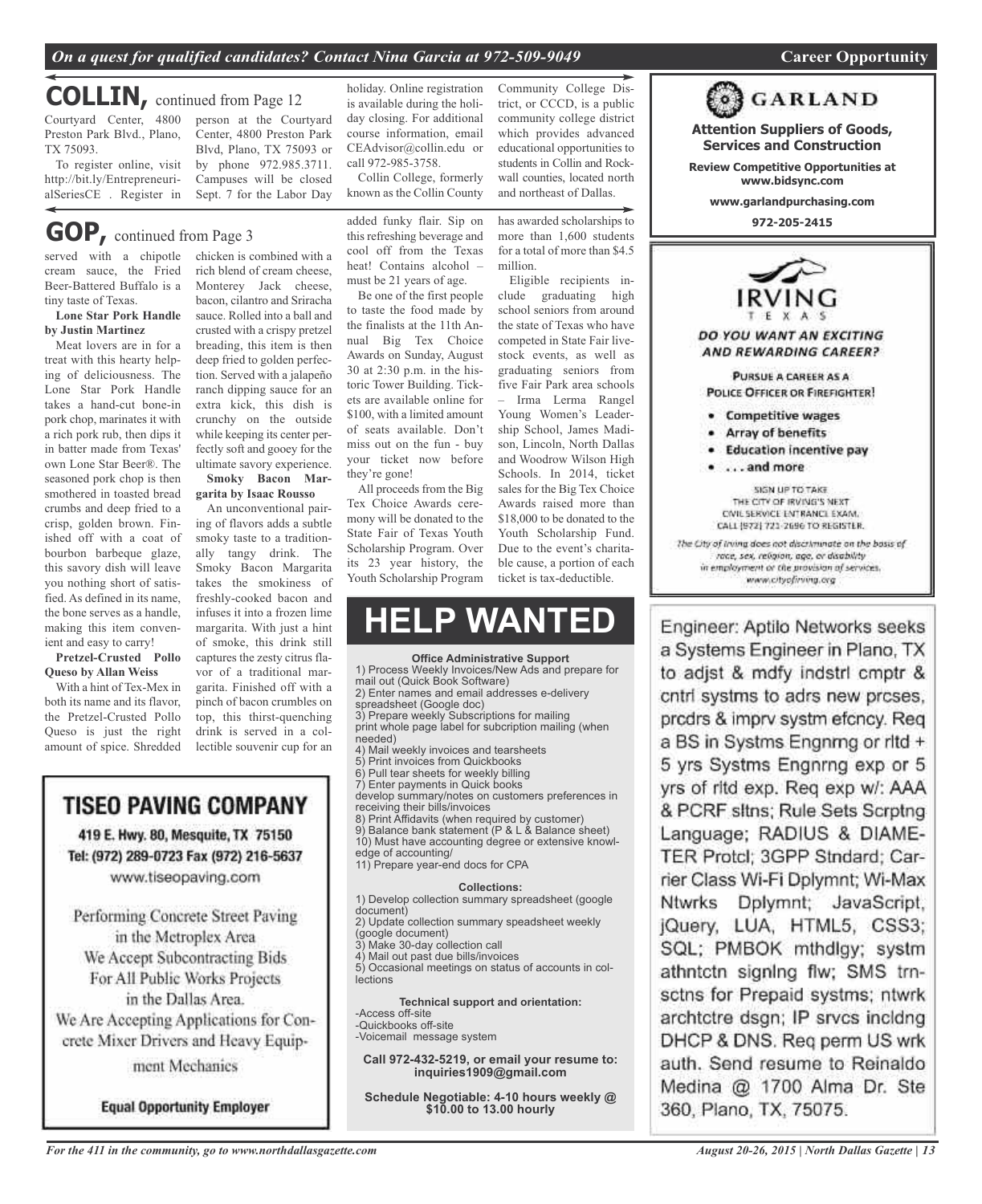## **AVENUE F CHURCH OF CHRIST IN PLANO**

**Mondays – Fridays**

Call 972-423-8833 for AF-FECT, Inc. or email: AF-FECTxInc@aol.com for counseling services, resources and assistance for job readiness and training programs for individuals.

#### **August 23**

Join us for Bible Classes at 9:30 a.m.; Morning Worship at 10:45 a.m. and don't forget to come back at 5 p.m. for our Iglesia de Cristo Services (the Word of God in Spanish.)

## **August 24, 7 p.m.**

You invited to join us for Tuesday's Talk at the church.

## **August 26, 7 p.m.**

Don't miss Bible study as we worship and praise God for His blessings. Prepare to be encouraged by God's plan to grow.

#### **August 30, 5th Sunday Fellowships**

You are invited to join us for Bible Classes at 9:30 a.m.; Morning Worship at 10:45 a.m. and a meal and activities afterwards. And don't forget to come back at 5 p.m. for our Iglesia de Cristo Services (the Word of God in Spanish.)

Brother Ramon Hodridge, Minister of Education 1026 Avenue F Plano, TX 75074 972-423-8833 www.avefchurchofchrist.org

#### **BETHEL BIBLE FELLOWSHIP CARROLLTON**

\_\_\_\_\_\_\_\_\_\_\_\_\_\_\_\_\_\_\_\_\_\_\_

**August 23, 9:45 a.m.** You're invited to our Sunday Morning "Prayer and Meditation" followed by Morning Worship Service at 10 a.m. See what God is doing through and with us; you will be blessed. Don't forget to come back at 5 p.m. for the Word of God in Spanish at our Iglesia de Cristo Services.

**August 26, 7 p.m.** Join us in Wednesday's Prayer and Bible Study Class with Senior Pastor Dr. Woodson and/or Associate Pastor Brenda Patterson teaching on the subject of Spiritual Warfare. These are cool Topics in Summer months. Learn what God says about critical issues and topics through the

Dr. Terrance Woodson, Senior Pastor

study of His word.

1944 E. Hebron Parkway Carrollton, TX 75007 972-492-4300 www.bethelbiblefellowship.org

#### **BIBLE WAY COMMUNITY BAPTIST CHURCH**

 $\mathcal{L}_\text{max}$  , where  $\mathcal{L}_\text{max}$  and  $\mathcal{L}_\text{max}$ 

**August 23, 7:35 a.m.** Join us this Sunday for our praise and worship services and receive a blessing from God.

**August 26, 7 p.m.**

You're invited to our Wednesday Bible Study to learn more about God's word and how it can lead and guide you.

Dr. Timothy Wilbert, Pastor 4215 North Greenview Drive Irving, TX 75062 972-257-3766 www.biblewayirving.org  $\mathcal{L}_\text{max}$  , where  $\mathcal{L}_\text{max}$  , we are the set of the set of the set of the set of the set of the set of the set of the set of the set of the set of the set of the set of the set of the set of the set of the set of

#### **CHRIST COMMUNITY CHURCH IN RICHARDSON**

Remembering our 2015Theme: Building the church for future. This is always our goal.

#### **August 23, 8:45 a.m. and 11 a.m.**

You're invited to our Morning Services as we worship, honor and praise God for His blessings.

**August 26, 7 p.m.** Join us at 12 Noon with Rev. Viveca Potter teaching on the Word of God; come back at 6:45 p.m. for Corporate Prayer and stay for Senior Pastor Autry at 7:30 p.m. teaching the Word of God. Our youth will come for Food and Fellowship at 7 p.m. followed by Bible Study at 7:30 p.m.

Dr. Terrence Autry, Senior Pastor 701 Centennial 972-991-0200 Richardson, TX 75081 www.Christcommunityrichardson.org  $\mathcal{L}_\text{max}$  , where  $\mathcal{L}_\text{max}$  and  $\mathcal{L}_\text{max}$ 

#### **FELLOWSHIP CHRISTIAN CENTER CHURCH IN ALLEN "The Ship"**

## **August 23**

Join us as we praise and worship God at 8 a.m. in the Joycie Turner Fellowship Hall, 200 West Belmont Drive in Allen; followed by our Worship Services at Bolin Elementary School in Allen, Texas 75002 and bring someone with you; you will be

## blessed.

**August 26**

You're invited to our Wednesday's 12 Noon-Day Live Prayer and Bible Study and/or our Wednesday Night Live Prayer and Bible Study at 7 p.m. to learn more about God's Word at the Joycie Turner Fellowship Hall, 200 West Belmont Drive in Allen. Be encouraged by God's plan for your maturity and His glory; and most of all, be prepared to grow.

Dr. W. L. Stafford, Sr., Ed. D. Senior Pastor 5705 Cheyenne Drive at Bolin Elementary School in Allen 75002 for Sunday Morning Worship and the Admin. Building Address is 200 W. Belmont Drive Allen, TX 75013 972-359-9956 www.theship3c.org  $\overline{\phantom{a}}$  , where  $\overline{\phantom{a}}$  , where  $\overline{\phantom{a}}$  , where  $\overline{\phantom{a}}$ 

### **MT. OLIVE CHURCH OF PLANO (MOCOP)**

**August 23, 10 a.m.** Join us for our Sunday Worship Service as we praise and worship God for His Honor and His glory.

#### **August 26, 7 p.m.** You're invited to our Wednesday's Bible Study

class; you will learn what God has to say to us. Come to be encouraged by God's plan for your spiritual growth and His glory.

Pastor Sam Fenceroy Senior Pastor and Pastor Gloria Fenceroy 300 Chisholm Place Plano, TX 75075 972-633-5511 www.mocop.org  $\overline{\phantom{a}}$  , where  $\overline{\phantom{a}}$  , where  $\overline{\phantom{a}}$  , where  $\overline{\phantom{a}}$ 

#### **MT. PISGAH MISSIONARY BAPTIST CHURCH**

**August 23, 9:45 a.m.** Men of all ages join our Men's Mentoring Class every 3rd Sunday in our Education Building to discuss issues about life lessons according to the Bible.

**August 24 and 31** Join us for our Intercessory Prayer Ministry and our Monday's Conference calls.

**August 26, at 6:30 p.m.** This Prayer Wednesday come and hear what God has to say through Dr. Phillip Pointer, Saint Mark Baptist Church, Little Rock, AR; for details email rcharity@dallasmtpisgah.org

R.W.Townsend, Senior Pastor

11611 Webb Chapel Road righteousness.

Dallas, TX 75229 972-241-6151

a.m.

**August 26, 7 p.m.**

Dr. Tommy L. Brown Senior Pastor 9550 Shepherd Road Dallas, Texas 75243 214-341-6459 www.nmzb.org

our growth.

www.dallasmtpisgah.org \_\_\_\_\_\_\_\_\_\_\_\_\_\_\_\_\_\_\_\_\_\_\_ **NEW MOUNT ZION BAPTIST CHURCH**

**August 23** You're invited to join us for Early Morning Services at 7:30 a.m., followed by Sunday School at 9 a.m. and Morning Worship at 10:30

Join us in Wednesday's Bible Study class; you will learn what God has to say to us for

\_\_\_\_\_\_\_\_\_\_\_\_\_\_\_\_\_\_\_\_\_\_\_ **SHILOH MBC IN PLANO**

**August 23 at 8 a.m. And/or 11 a.m.** Come and worship with us this Sunday, God will greet us and bless us with words of wisdom as He leads and guide us in all truth and

**August 26, 7 p.m.** You're invited to our Wednesday's Bible Study to learn more about God's Word. Come and be encouraged by God's plan for your maturity and growth; and, it's all for His glory.

### **September 19**

Steps for Shiloh Scholarship Walk-a-ton will be at Bob Woodruff Park in Plano. This helps provide scholarships to our future graduating seniors. The first 100 registrants will receive a t-shirt. Please stop by the Fellowship Hall after worship service to sign-up.

Dr. Isaiah Joshua, Jr. Senior Pastor 920 E. 14th Street Plano, TX 75074 972-423-6695

### www.smbcplano.org

### **THE INSPIRING BODY OF CHRIST CHURCH**

\_\_\_\_\_\_\_\_\_\_\_\_\_\_\_\_\_\_\_\_\_\_\_

**August 23, 7:30 and/or 11:30 a.m.** You're invited this Sunday as we praise, worship, honor and magnify God's Holy name.

**August 25, 7 p.m.** Join us in Monday School as we learn what God has to say to us.

**August 28, 7 p.m.** All men are invited to join us for Men's Fellowship night. Come and grow with us.

Pastor Rickie Rush 7701 S Westmoreland Road Dallas, TX 75237 972-372-4262 www.Ibocchurch.org



www.IRSsafe.com

NDG now has a "Special Advertising Package" for churches and non-profit organizations that need to let the community know about your Special Event.

## Opportunity You Can Measure...

## **Church Events**

- Church Anniversary
- Pastor's Anniversary
- Women's Day

• Men's Day

(Concerts) • Special Events

• Fundraisers

(Personal or Community)

**Non-Profit Org. Events**

# Special Rate \$199

(Black & White, per insertion) Ad size - 4.905" x 6" (Quarter Page, B&W) (NOTE: Color Ad \$75 extra per inserion) Production disclaimer - NDG ad meake-ready is not included in promotion. Layout/production of "copy ready" ad will be a nominal extra cost.

E-mail ad copy to: Marketing@NorthDallasGazette.com or call our Marketing Department today!

# 972-509-9049



*14 | August 20-26, 2015 | North Dallas Gazette*

**Church Happenings www.NorthDallasGazette.com**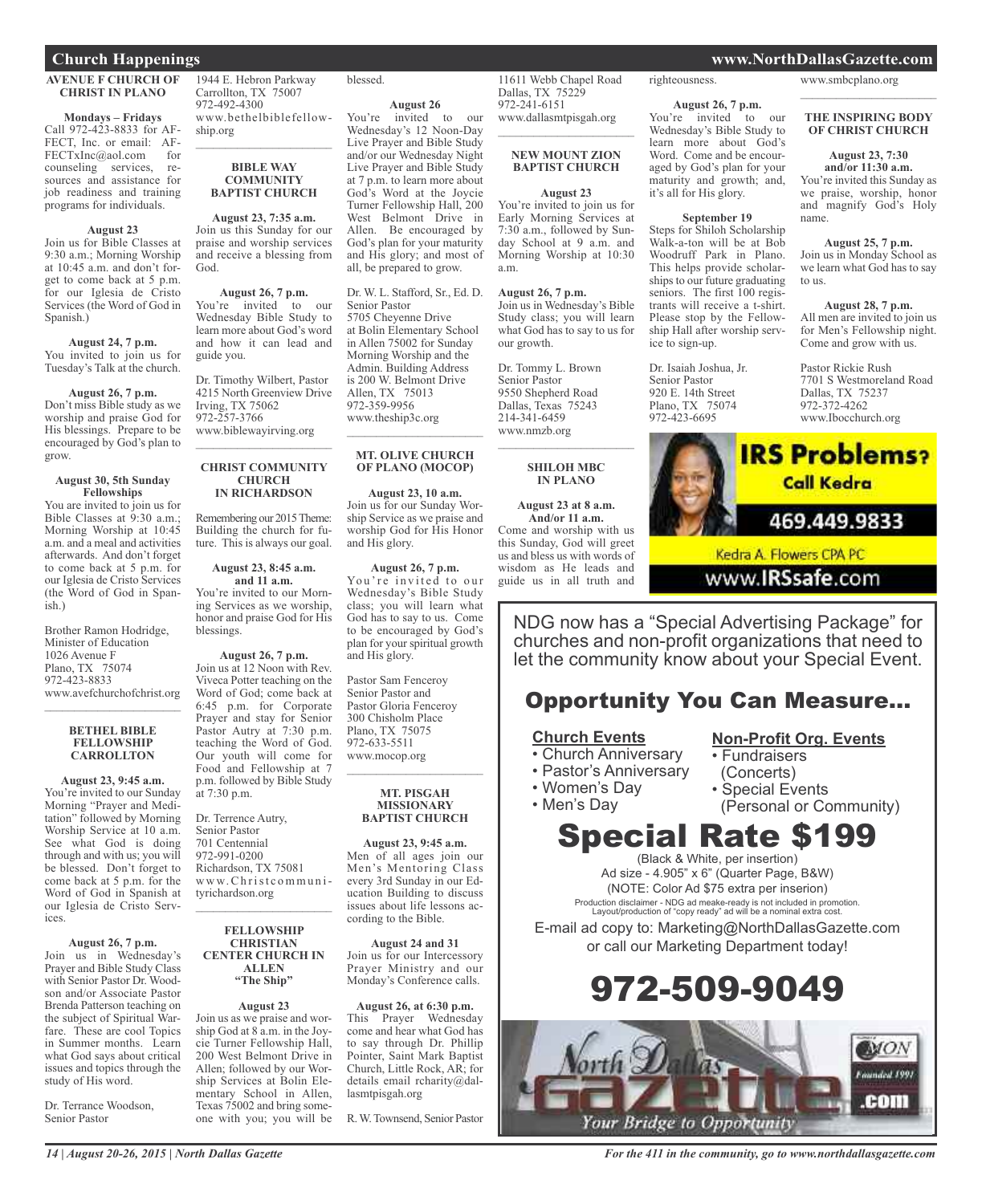# **A few words of wisdom from Erma...**



*Send email to: businessoffice@ northdallasgazette.com to sign up for Sister Tarpley's weekly electronic newsletter.*

Erma Bombeck, who wrote many funny family stories, she was one of my favorite authors. Bombeck wrote a story after learning that she was dying from cancer. Some of her words are worth repeating.

I have added a few things that are close to my heart. My only daughter, Sheila Tarpley Lott, had a birthday, August 17, and her only daughter, Tyanna Donnise Lott, was in Mexico on Sheila's birthday.

I went to Sheila's house and hugged her for Tyanna. These words from Bombeck are food for thought for all everyone. I wonder if my last niece, NaNa Avery Brown, in her lifetime,

placed things in hierarchy. I choose to believe that she did because I personally knew my niece.

#### **IF I HAD MY LIFE TO LIVE OVER, I WOULD HAVE ...**

... Gone to bed when I was sick instead of pretending the earth would go into a holding pattern if I weren't there for the day.

... Used the best of everything that I had all of the time and not just saved it for special company.

... Talked less, listened and loved more. ... Invited my family and friends over to the house for dinner more; it wouldn't matter how stained the carpet was or how faded the sofa.

... Eaten the popcorn in the "good" living room and worried much less about the dirt when someone wanted to light a fire in the fireplace.

... Taken the time to listen to my grandfather and

grandmother ramble about his or her youth and kept notes about the family history.

... Shared more of the responsibility carried by my spouse and encouraged him or her more.

... Never insisted we ride in the car if we could have walked instead.

... Sat on the lawn and not think about the grass or grass stains on my clothes.

... Cried and laughed more while watching life and less while watching television.

... Brought things just because they were practical, wouldn't show soil or was guaranteed to last a lifetime.



*The Beginning of Social Justice, a quit by Cynthia Catlin is another display that you should not miss at the Bob Bullock Museum in Austin; only 11 more days on loan to Texas and then it will be gone.*



**Early Sunday Morning ......................8:00 am Sunday Bible Class...........................9:45 am Sunday Morning Worship...............10:45 am Evening Worship...............................3:00 pm Iglesia de Cristo Services ................5:00 pm Wednesday Bible Class....................7:00 pm** *Radio Program @ 7:30 am on*

Avenue F Church of Christ

*KHVN 970 AM Sunday Mornings*

Second Keybeardist Needed: Please Call For Into



MT. OLIVE CHURCH OF PLANO 300 Chisholm Pl. Plano, TX 75075 972-633-5511 Answers you need, Hope for today is waiting for you... 8:30 am · Sunday School for all ages  $9.30 \text{ nm}$ · Sunday Moming Prayer · Sunday Service 10:00 am . Wednesday Night Service 7:00 pm Pastor Sam Fenceroy Pautos Gloria Fenceroy www.mocop.org

Radio Programs

'Vision & Truth Live' Cal Pastor Sam<br>Every Sun, 9:00pm-10:00pm<br>KWRD 100,7 FM THE WORD



... I would have cherished every moment with my child, children or grandchildren and realized that the wonderment and innocence would not last forever.

... Attended more school functions and PTA programs to show support for my child or children.

... Liked it more when my kids kissed me impetuously, I never would have said, "Later. Now go get washed up for dinner or go out to play."

... Give out more "I love you's, more hugs and more I'm sorry's.

But mostly, given another

shot at life, I would seize every minute--look at it and really see it—live it—and never give it back.

I would stop sweating the small stuff. I wouldn't worry about who doesn't like me, who has more, or who's doing what. Instead, I would cherish the relationships I have with those who do love me.

Let's think about what God has blessed us with. And what we are doing each day to promote ourselves mentally, physically, emotionally, in this life as well because then it's gone.



## **Shiloh Missionary Baptist Church**





HILOI **2013 Theme:**

**Isiah Joshua, Jr. Pastor**

*SMBC: A church Focused on Excellence while Teaching the Word, Preaching the Gospel, Reaching the World*

**Worship Times: 8 and 11 a.m. Sunday School: 9:45 a.m. Mid-week: Wednesday at 7:00 p.m. Youth Church: Every 3rd, 4th, and 5th Sunday at 10:45 a.m. AWANA: Wednesday at 6:30 p.m. Contact Information: 972-423-6695 www.smbcplano.org**

*For the 411 in the community, go to www.northdallasgazette.com*